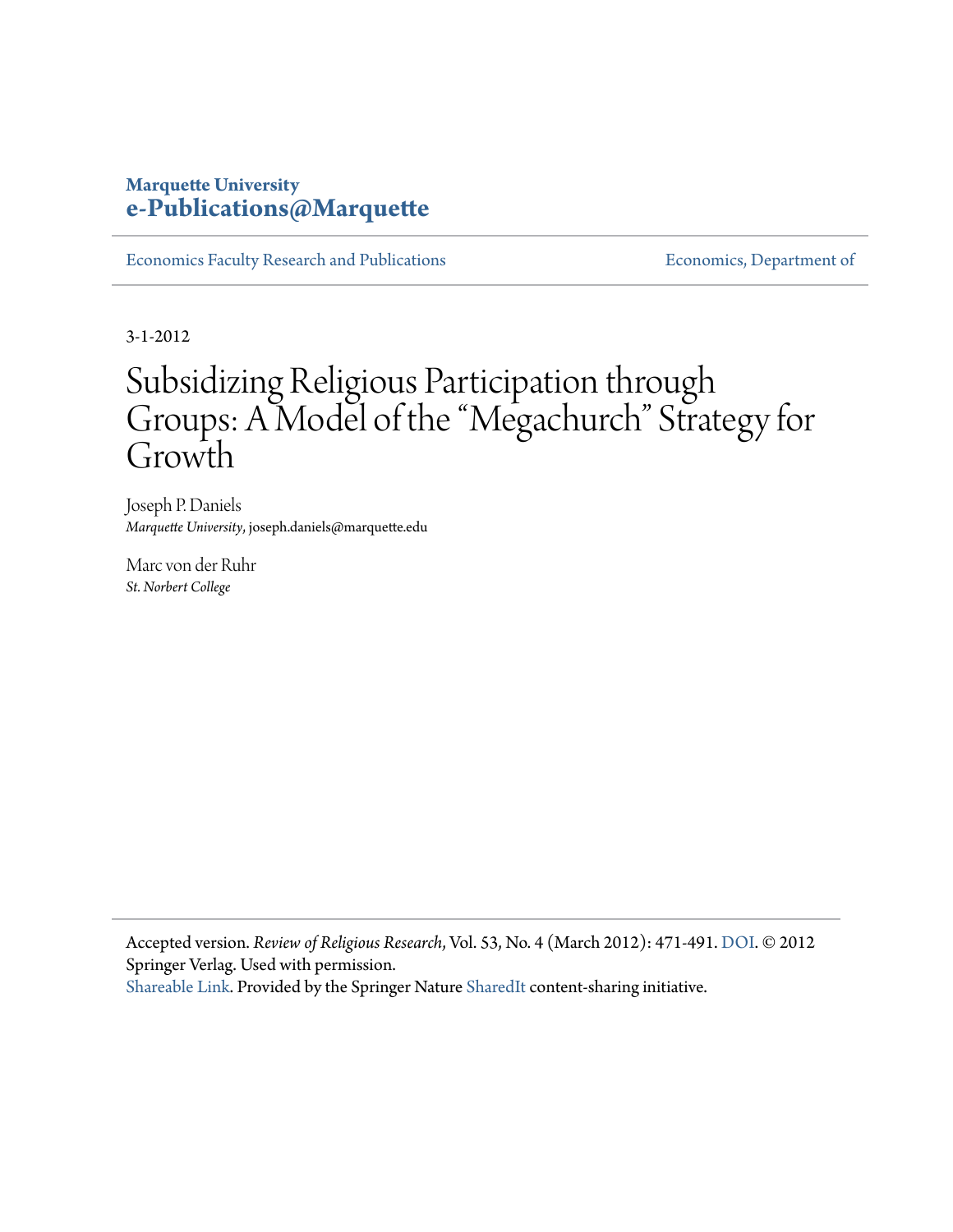# Subsidizing Religious Participation through Groups: A Model of the "Megachurch" Strategy for Growth

Marc von der Ruhr *St. Norbert College De Pere, WI* Joseph P. Daniels *Department of Economics, Marquette University Milwaukee, WI*

#### **Abstract**

Either despite or because of their non-traditional approach, megachurches have grown significantly in the United States since 1980. This paper models religious participation as an imperfect public good which, absent intervention, yields suboptimal participation by members from the church's perspective. Megachurches address this problem in part by employing secular-based group activities to subsidize religious participation that then translates into an increase in the attendees' religious investment. This strategy not only allows megachurches to attract and retain new members when many traditional churches are losing members but also results in higher levels of an individual's religious capital. As a result, the megachurch may raise expectations of members' levels of commitment and faith practices. Data from the FACT2000 survey provide evidence that megachurches employ groups more extensively than other churches, and this approach is consistent with a strategy to use groups to help subsidize individuals' religious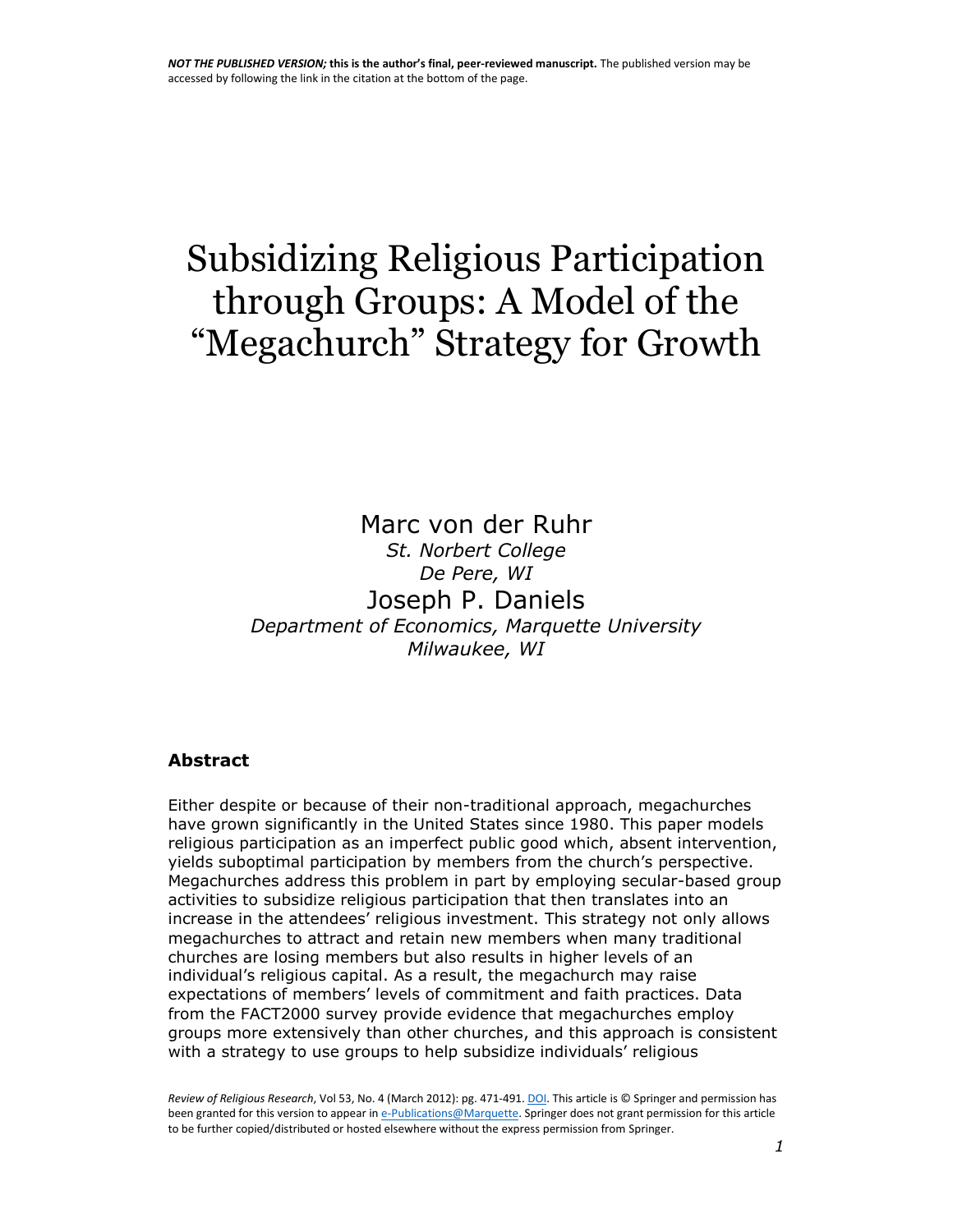investment. Religious capital rises among members of megachurches relative to members of non-megachurches as a result of this strategy.

#### **Keywords**

Megachurches Religious investment Subsidy

## **Introduction**

The phenomenon known as "megachurches" (defined as Protestant churches having at least 2000 attendees per week) has garnered significant attention both in the popular media (see Cooper [2009;](http://link.springer.com/article/10.1007/s13644-011-0024-3/fulltext.html#CR4) Shah [2008;](http://link.springer.com/article/10.1007/s13644-011-0024-3/fulltext.html#CR19) Woodfill [2009,](http://link.springer.com/article/10.1007/s13644-011-0024-3/fulltext.html#CR26) for example) and among academics (Thumma [1996;](http://link.springer.com/article/10.1007/s13644-011-0024-3/fulltext.html#CR21) Thumma et al. [2005\)](http://link.springer.com/article/10.1007/s13644-011-0024-3/fulltext.html#CR22). Studies of megachurches suggest that the churches are significantly different from more established, traditional, denominational churches in some important ways (see Thumma [1996;](http://link.springer.com/article/10.1007/s13644-011-0024-3/fulltext.html#CR21) Thumma and Travis [2007;](http://link.springer.com/article/10.1007/s13644-011-0024-3/fulltext.html#CR23) Kraczorowski [1997](http://link.springer.com/article/10.1007/s13644-011-0024-3/fulltext.html#CR13) for detailed analysis). For example, some megachurches deliberately work to attract new attendees by requiring little or no early involvement or commitment from them; there is no pressure to participate, contribute money, or volunteer time. Many megachurches take the appearance more of a mall or college campus than a traditional church. They are large, open in architecture, and often do not display crosses or other religious symbols even though they are rooted in Christianity. Last, small groups linked to both secular and religious activities often play an important role in the church's organization.

Though some conservative churches that maintain strict requirements for membership are growing, many moderate or liberal churches are experiencing declining memberships (Kosmin and Keysar [2006\)](http://link.springer.com/article/10.1007/s13644-011-0024-3/fulltext.html#CR12). Finke and Stark [\(1992\)](http://link.springer.com/article/10.1007/s13644-011-0024-3/fulltext.html#CR7) and Iannaccone [\(1992,](http://link.springer.com/article/10.1007/s13644-011-0024-3/fulltext.html#CR9) [1994\)](http://link.springer.com/article/10.1007/s13644-011-0024-3/fulltext.html#CR10) suggest religions that require personal sacrifice and are rooted in doctrinal content will flourish while those that do not will atrophy. Despite their non-traditional approach, however, megachurches have recently experienced large and significant growth in the USA. Thumma et al. [\(2005\)](http://link.springer.com/article/10.1007/s13644-011-0024-3/fulltext.html#CR22) document their success between 2000 and 2005, noting that megachurches have done very well in not only recruiting new members but also retaining them. The success of megachurches in this light is therefore worthy of study.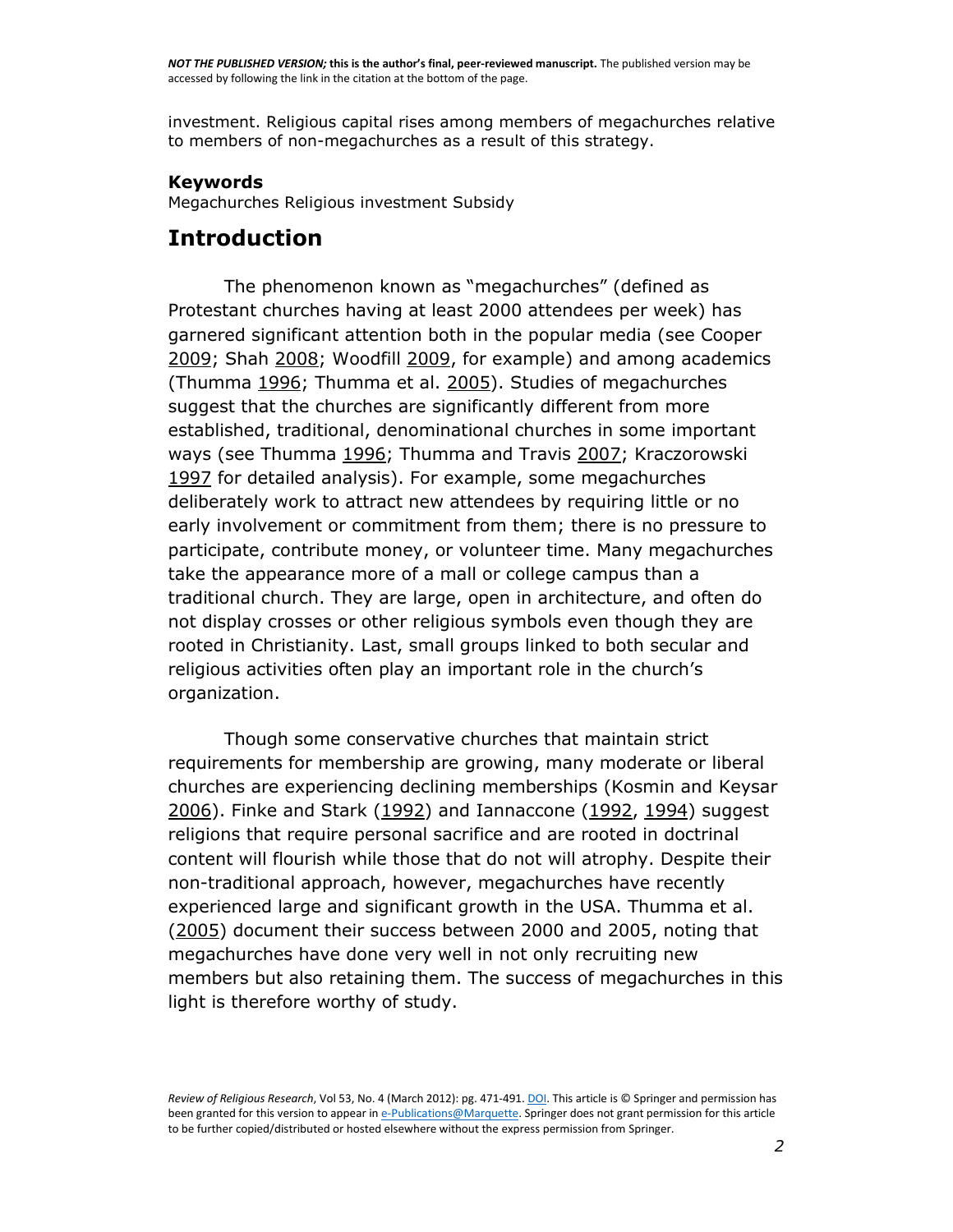The growth and apparent success of megachurches raises many interesting questions. Among these questions are, first, how can a church encourage increased participation to grow into a megachurch; and second, whether they succeed in increasing a member's religious capital? This paper primarily contributes to the literature by addressing the first question in the following two ways. It summarizes much of the key literature on megachurches emphasizing important characteristics that may explain their success in attracting and retaining members. Second, the paper focuses on megachurches' unique strategy to use small groups (which are often centered on secular activities) as a means of subsidizing the individual's participation at the megachurch.

Though not the focus of the paper, it also presents data analysis suggesting that the megachurch's strategy succeeds in increasing the individual's investment into their religious capital associated with the megachurch, thereby allowing the church to raise commitment expectations of its members.

To facilitate our analysis, we employ a model of utility maximization allowing for both private and spillover benefits from participating in religious activities. The model is developed in the following manner. An individual consumes both secular and religious goods. The secular good is considered a private good in which the individual receives all the benefits of its consumption (i.e., none of the benefit goes to a third party). The individual's consumption of the religious goods has a public goods nature to it in that its consumption affords the participant benefits as well as other participants benefits. The fact that others benefit suggests that some of the benefits "spill over" to third parties. With these spillovers, the individual's optimal level of participation is below that which the church finds optimal since the individual does not internalize the positive externality associated with going to church.

In turn, the church is motivated to provide a subsidy in order to increase participation. Providing small groups activities that package religious participation (which could be prayer before and/or after the activity or even networking within the religious group) within a secular activity (say an exercise group) is an important means of subsidizing participation in an effort to increase participation. The subsidy acts to reduce the full cost of attending the service. Hence, the model explains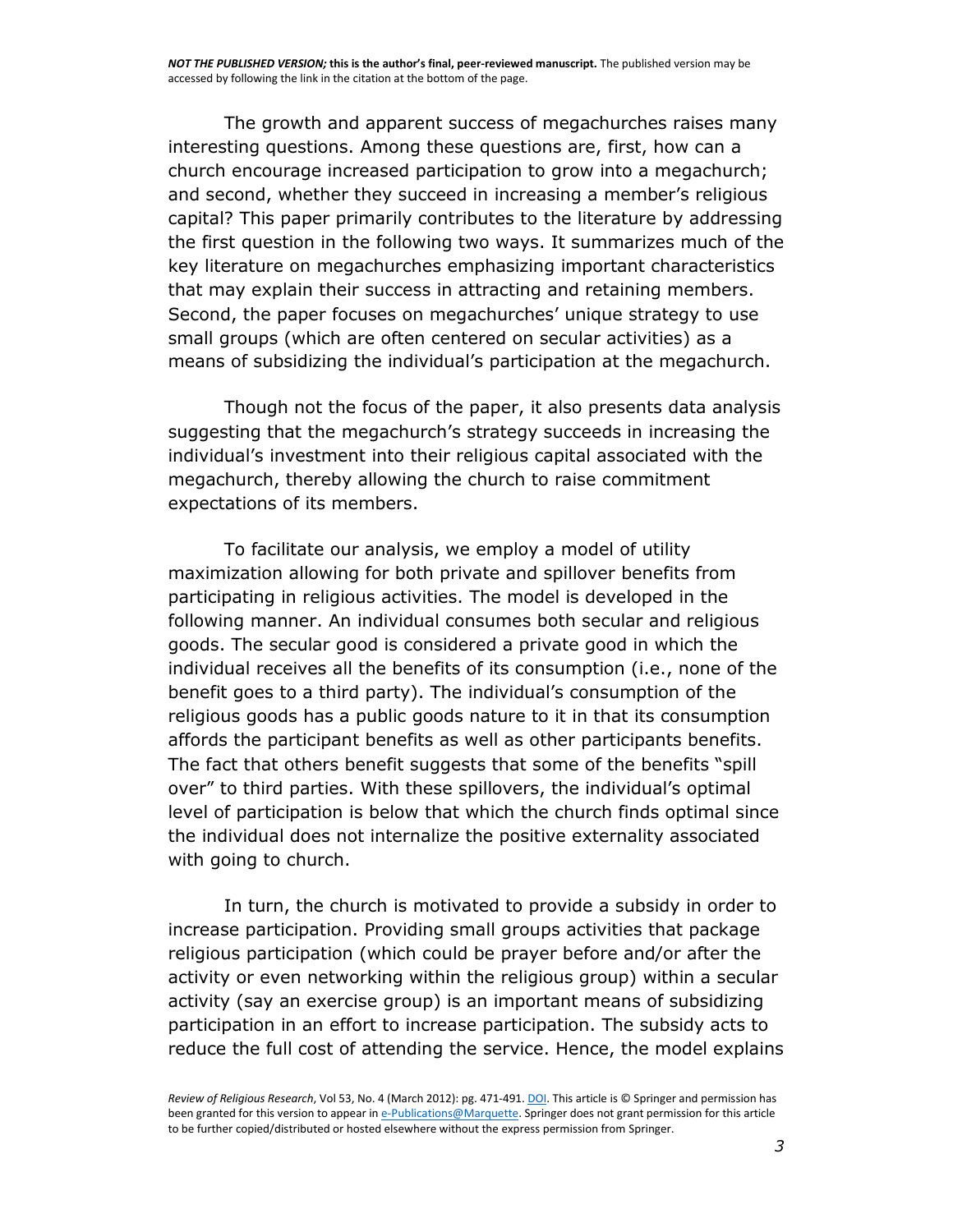megachurches' success (at least in part) as a function of its willingness to subsidize members' participation in religious activities through the use of groups that in turn increase the attendee's participation and religious capital. As a result, it may also allow the megachurch to increase its expectations of a person's commitment to the church as she goes from becoming a casual attendee to an actual member of the church.

The analysis last examines survey data from Faith Communities Today 2000 (FACT2000), allowing us to compare megachurches and non-megachurches on a number of survey questions related to the model's predictions. The data provide empirical support for the model's conclusions.

The remainder of the paper is organized as follows. Section "[Megachurches and Religious Trends in the USA](http://link.springer.com/article/10.1007/s13644-011-0024-3/fulltext.html#Sec2)" provides an overview of trends in the US religious market as well as a general overview of the characteristics of megachurches. Section "[Religious Consumption](http://link.springer.com/article/10.1007/s13644-011-0024-3/fulltext.html#Sec5)  [and Investment](http://link.springer.com/article/10.1007/s13644-011-0024-3/fulltext.html#Sec5)" presents our model to illustrate how megachurches might subsidize participation so as to successfully compete in the current religious market. Section "[Empirical Analysis](http://link.springer.com/article/10.1007/s13644-011-0024-3/fulltext.html#Sec8)" examines the results of the FACT2000 survey and provides data on the use of group activities, the emotional attachment of participants, and the expected level of commitment. Section "[Conclusion](http://link.springer.com/article/10.1007/s13644-011-0024-3/fulltext.html#Sec9)" provides a conclusion.

#### **Megachurches and Religious Trends in the USA**

Thumma and Travis [\(2007\)](http://link.springer.com/article/10.1007/s13644-011-0024-3/fulltext.html#CR23) estimate that there are 1,250 megachurches in a market of 335,000 congregations and that approximately 100 new megachurches are established each year. The seeker-oriented megachurch (such as Saddleback in California and Willow Creek in Illinois) is often the one that comes to mind when megachurches are discussed. They have grown rapidly in the 1980s and 1990s and are focused on evangelizing to those who may seek God. They attempt to appeal to those individuals previously turned off by organized religion, trying to connect with people who have abandoned or have remained outside of a traditional faith. They downplay denominational affiliation and traditional religious services. Instead, they rely on a modern look (e.g., a mall or college campus), have music driven by drums and electric guitars, and frequently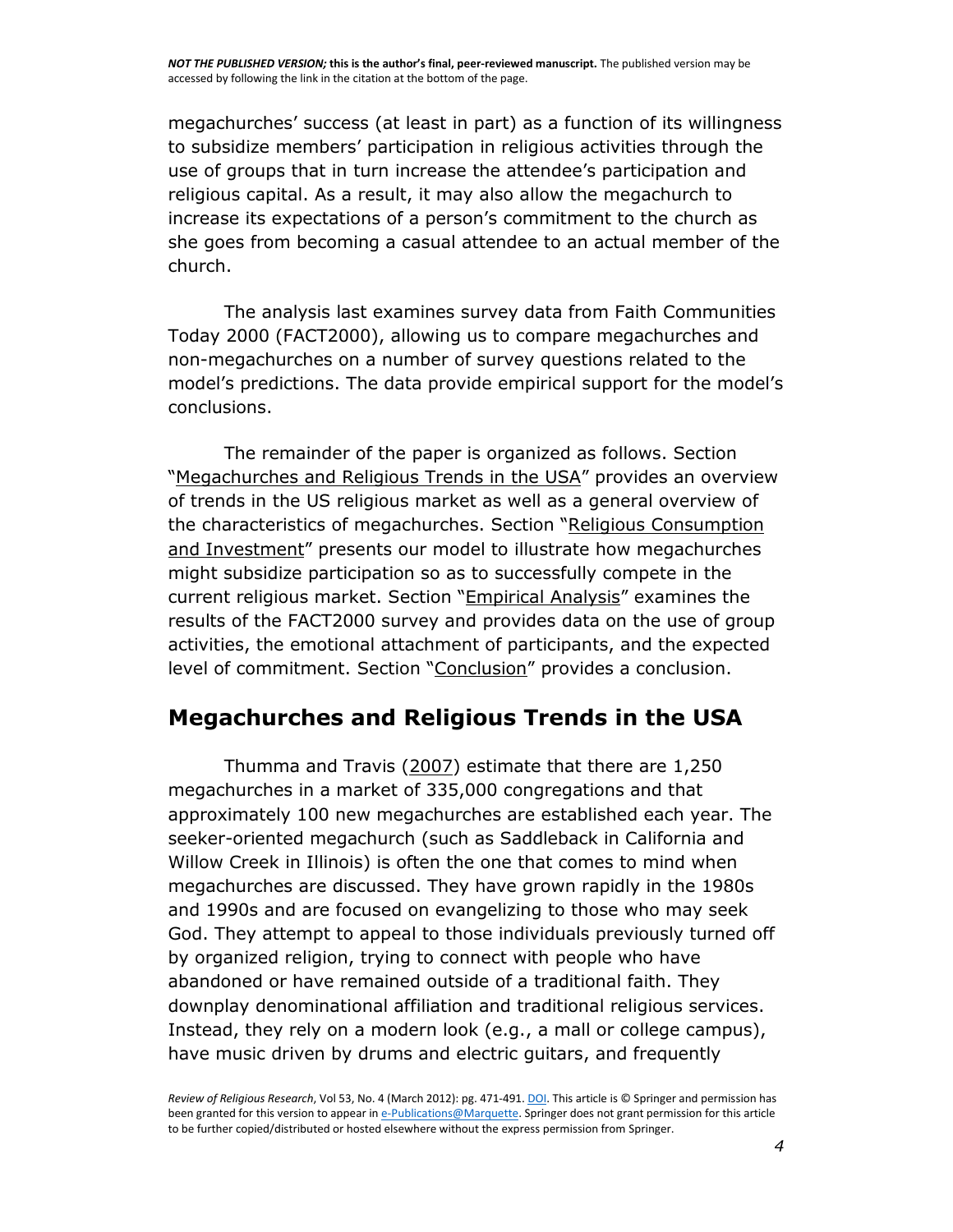employ media during a service. In order to better understand their success, we explore recent trends in the US market for religious affiliation and characterize key features of megachurches as they grow in this market.

## *Market Characteristics*

Churches active in the market for followers will not only compete with one another to gain members but also with secular activities. Iannaccone [\(1992,](http://link.springer.com/article/10.1007/s13644-011-0024-3/fulltext.html#CR9) [1994\)](http://link.springer.com/article/10.1007/s13644-011-0024-3/fulltext.html#CR10) makes the case that strict churches are most likely to experience growth while more liberal denominations will decline. He argues that participating in a religion is like a club good in that the utility an individual derives from participating is a function of, among other things, the degree to which others also participate. The public good aspect, however, of such an activity can engender free riding. To minimize such behavior, a strict church employs strategies to only attract committed members and thereby minimize the free-riding problem. Consequently, strict churches will be successful while lax churches will atrophy.

Kosmin and Keysar [\(2006\)](http://link.springer.com/article/10.1007/s13644-011-0024-3/fulltext.html#CR12) study religious trends in the USA based on data gathered through their *American Religious Identification Survey*, conducted in 2001. They note that Americans are increasingly comfortable employing their rights as consumers of religion to switch between religions. In fact, they found that 33 million Americans (16% of the adult US population) had changed their religious affiliation. Their study finds a polarization with regard to the winners and losers in the market for religion. On one end of the spectrum, groups demanding significant commitment are growing while on the other end of the spectrum, many people are switching to "No Religion," thereby leaving religion altogether. While both extremes are finding favor with US adults, most low-commitment religions, or the middle, are not faring so well. These trends support the predictions of Iannaccone's ([1992,](http://link.springer.com/article/10.1007/s13644-011-0024-3/fulltext.html#CR9) [1994\)](http://link.springer.com/article/10.1007/s13644-011-0024-3/fulltext.html#CR10) theory of the success of strict churches. He categorizes the more mainline or liberal denominations as least distinctive or strict, which include Presbyterian, United Churches of Christ, and Methodist, whereas more distinctive or strict denominations include Born Again Fundamentalist, Pentacostal, and sects, such as Jehovah's Witness and Seventh Day Adventist. Table  $1$  illustrates Kosmin and Keysar's

*Review of Religious Research*, Vol 53, No. 4 (March 2012): pg. 471-491[. DOI.](http://dx.doi.org/10.1007/s13644-011-0024-3) This article is © Springer and permission has been granted for this version to appear i[n e-Publications@Marquette.](http://epublications.marquette.edu/) Springer does not grant permission for this article to be further copied/distributed or hosted elsewhere without the express permission from Springer.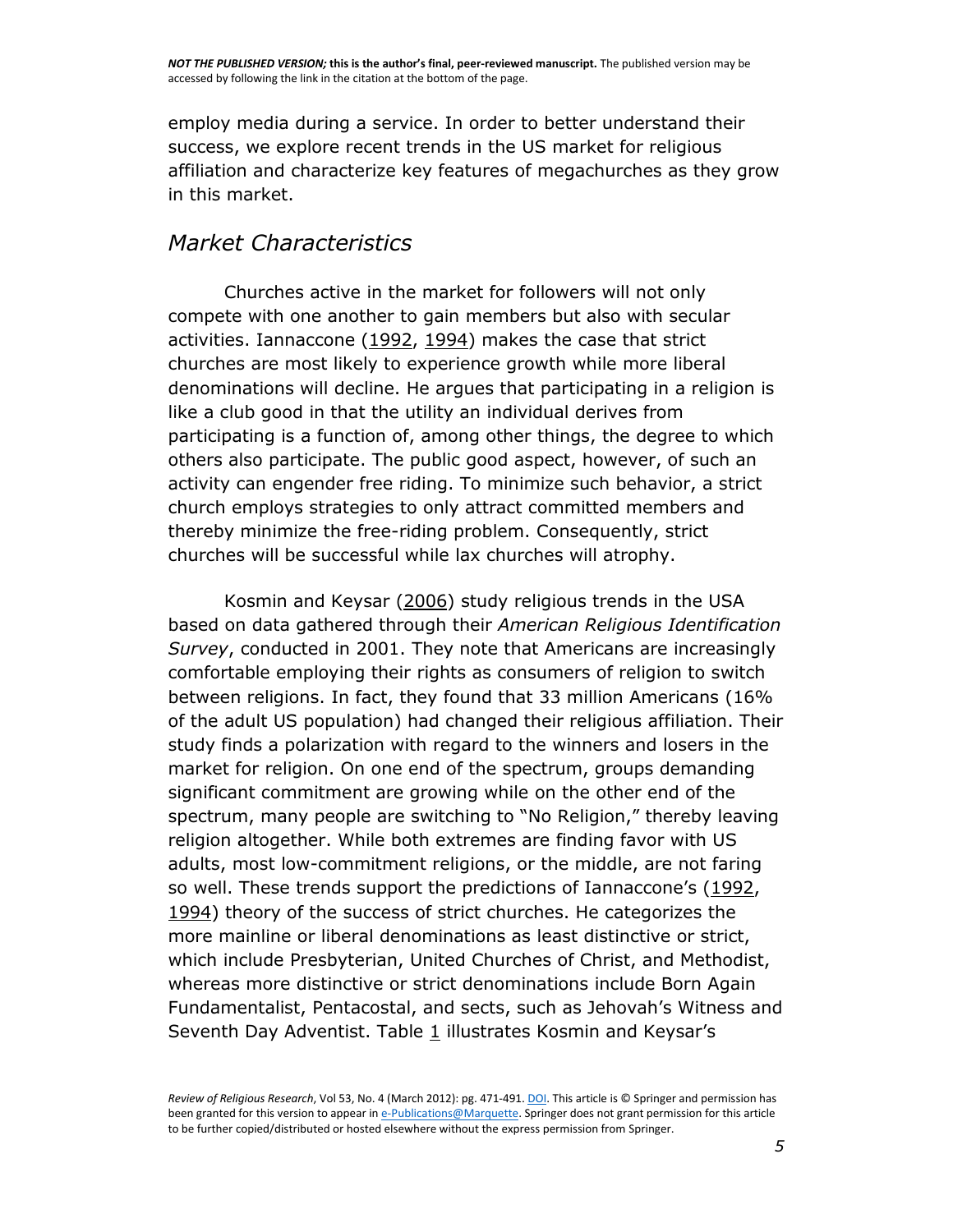findings regarding the growth or contraction across religious groups and shows that the relatively strict denominations are among the growing while the least distinctive are in decline.

| <b>Religious group</b>  | Iannaccone <sup>a</sup> (1994) Campbell <sup>b</sup> (2000) Smith <sup>c</sup> (1990) Change (%) |     |   |              |
|-------------------------|--------------------------------------------------------------------------------------------------|-----|---|--------------|
| Evangelical/born again  |                                                                                                  | S   |   | 42           |
| Non-denominational      |                                                                                                  |     | M | 37           |
| No religion             |                                                                                                  |     |   | 23           |
| Pentacostal             |                                                                                                  | S   | F | 16           |
| Buddhist                |                                                                                                  |     |   | 12           |
| Christian               |                                                                                                  | S   |   | 11           |
| Jehovah's Witness       | F                                                                                                |     |   | 11           |
| Seventh Day Adventist F |                                                                                                  | S   | F | 11           |
| Muslim                  |                                                                                                  |     | F | 8            |
| Assemblies of God       | F                                                                                                | S   | F | 7            |
| Episcopalian/Anglican   |                                                                                                  | M   | M | 5            |
| Church of God           |                                                                                                  | S   | F | 5            |
| Mormon                  | F                                                                                                |     | F | <sup>o</sup> |
| <b>Baptist</b>          | M/C                                                                                              | S   | F | $-1$         |
| Lutheran                | M/C                                                                                              | S/M | M | $-1$         |
| Presbyterian            |                                                                                                  | M   | M | $-2$         |
| Churches of Christ      |                                                                                                  | S   | F | $-2$         |
| <b>Jewish</b>           |                                                                                                  |     |   | $-4$         |
| Congregational/UCC      | L                                                                                                |     | M | -6           |
| Methodist               |                                                                                                  | M   | M | $-7$         |
| Catholic                | M                                                                                                |     | M | -9           |
| Protestant              |                                                                                                  |     |   | $-14$        |

**Table 1** Gains and losses by religious group

*Sources* Iannaccone [\(1994\)](http://link.springer.com/article/10.1007/s13644-011-0024-3/fulltext.html#CR10), Campbell [\(2000\)](http://link.springer.com/article/10.1007/s13644-011-0024-3/fulltext.html#CR2), Smith [\(1990\)](http://link.springer.com/article/10.1007/s13644-011-0024-3/fulltext.html#CR20), and Kosmin and Keysar [\(2006\)](http://link.springer.com/article/10.1007/s13644-011-0024-3/fulltext.html#CR12)

<sup>a</sup> *F* fundamentalist, Pentacostal, and sects, *C* conservative and evangelical, *M* moderate mainline, *L* liberal mainline

<sup>b</sup> *S* strict denominations, *M* mainline Protestant

<sup>c</sup> *F* fundamentalist, *M* moderate, *L* liberal

In the same study, Kosmin and Keysar note that there is a significant group of adults that identify with a church but do not affiliate. They find that 81% of American adults identify with a religious group, but just over one-half live in households where somebody is currently a member of a church. Further, of those that claim an affiliation, 30% have no tie to a congregation. With regard to a religious market, these findings suggest that many of the national population are "religious refugees," either affiliating with no religion or having weak ties to a church. Based on their previous affiliation, they have at least some form of religious capital (as in Iannaccone [1990\)](http://link.springer.com/article/10.1007/s13644-011-0024-3/fulltext.html#CR8)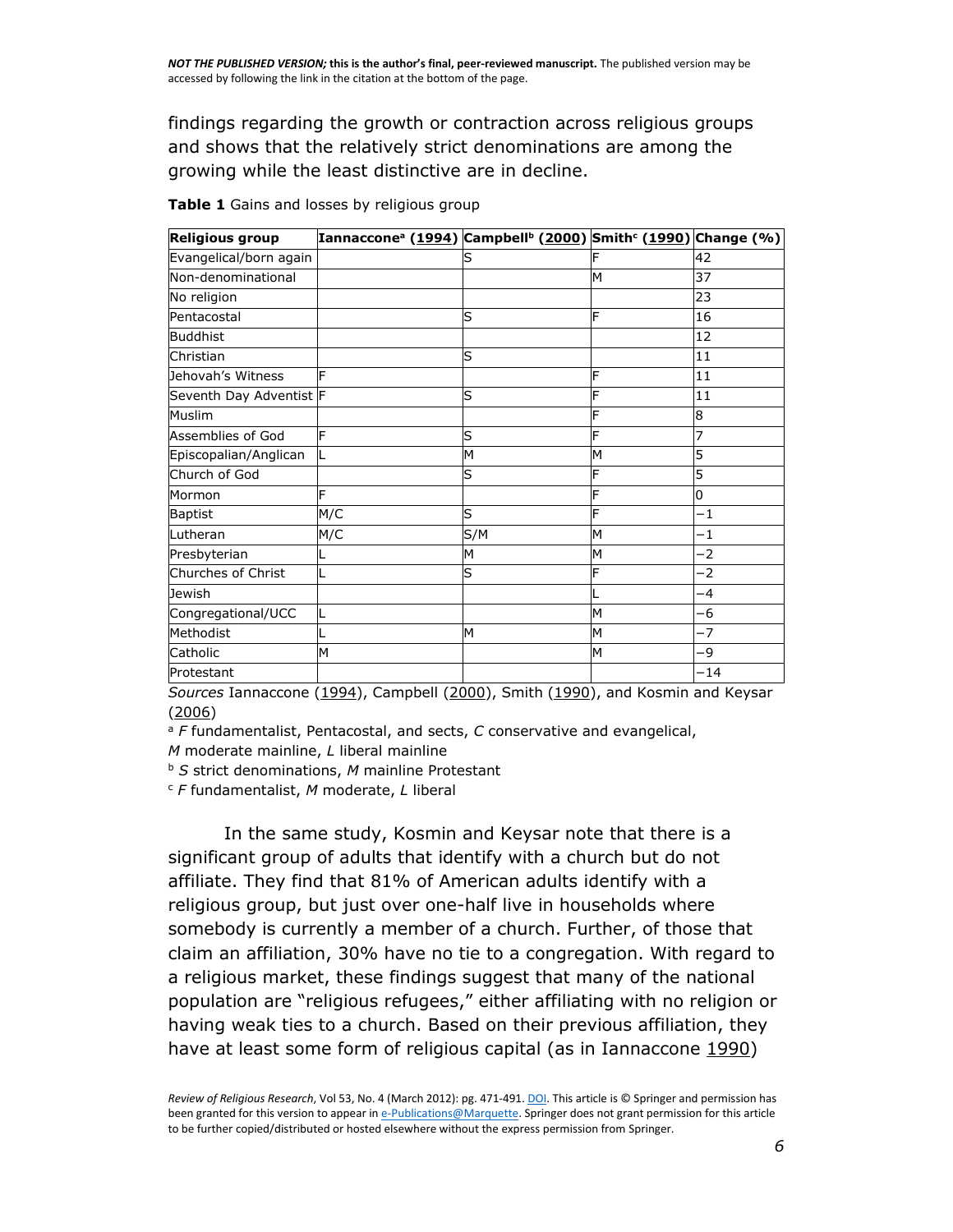and may serve as promising recruits to a church seeking to grow in numbers.

The distribution of those who characterize their religiosity across different age groups further shows that churches are more likely to have access to these religious refugees within younger age groups. Figure  $1$  summarizes self-reported religiosity across age groups.





Examining Fig. [1,](http://link.springer.com/article/10.1007/s13644-011-0024-3/fulltext.html#Fig1) we see that there is a larger market for somewhat secular and secular individuals among 18–35 and 35– 49 year olds. Karnes et al. [\(2007\)](http://link.springer.com/article/10.1007/s13644-011-0024-3/fulltext.html#CR11) examine the spatial growth of megachurches and note that they not only target these age groups, but that these groups are associated with relatively high income earnings, impacting megachurches' ability to finance growth.

The religious marketplace has also changed in that churches previously were chosen first by their doctrine, and then by name and denomination. According to Kraczorowski [\(1997\)](http://link.springer.com/article/10.1007/s13644-011-0024-3/fulltext.html#CR13), churches are now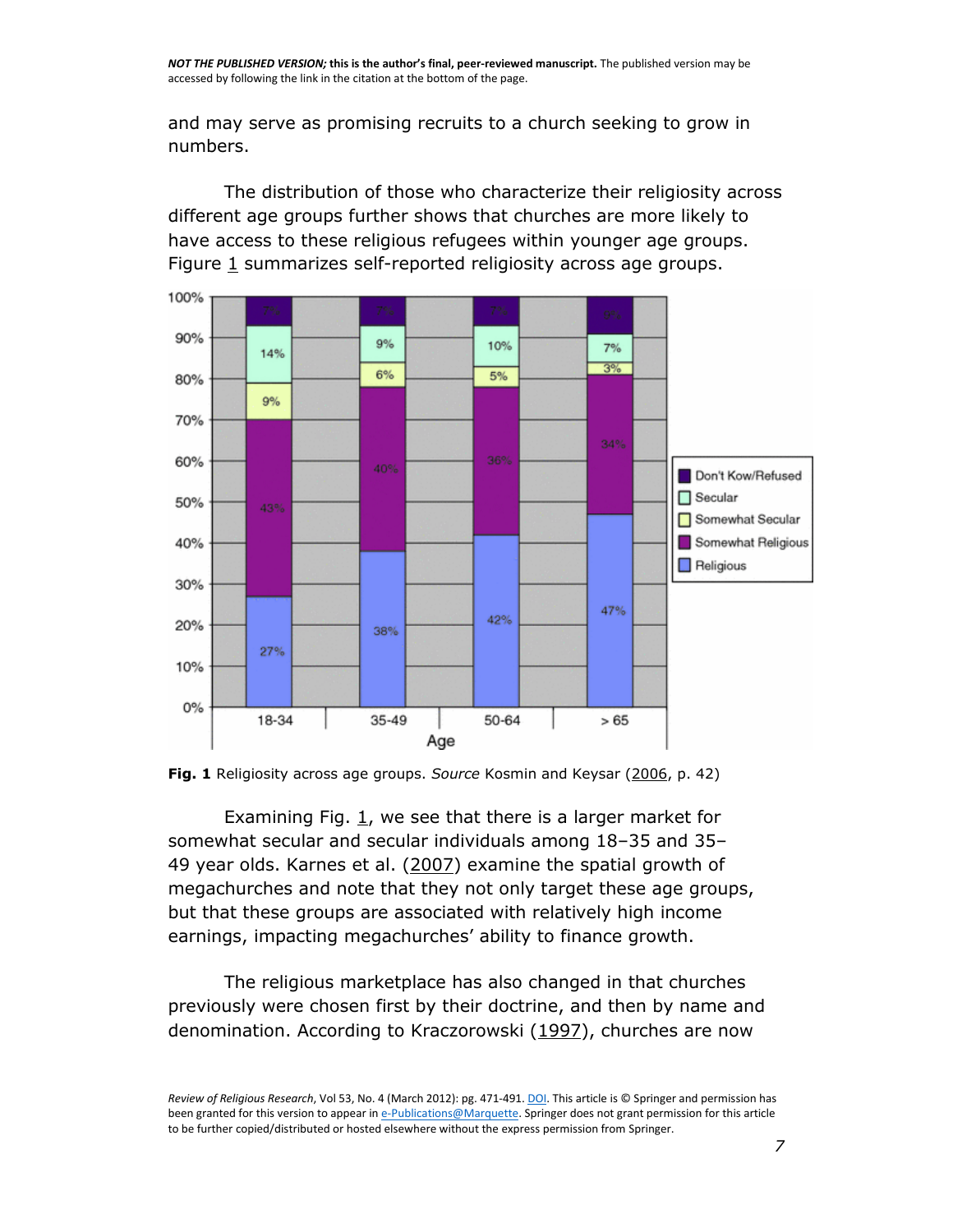primarily chosen by function and form. Strategies for church growth that succeeded when doctrine trumped function and form may be outdated as churches increasingly reach out to religious refugees in order to grow. Among these new strategies, churches may invoke more secular culture into their religious message in order to attract new followers from the pool of religious refugees. It may be argued that churches are considering "pull" rather then "push" strategies. In other words, given increased secularization and willingness of individuals to part with the religious upbringing, churches need to compete in a market for followers, and they do so by "pulling" people in via efforts to personalize the spiritual quest rather than "push" via unquestioning adherence to dogma. To this end, Kaczorowski observes that the new church is not a dictator but rather is a servant of the people.

Miller [\(2002\)](http://link.springer.com/article/10.1007/s13644-011-0024-3/fulltext.html#CR14) considers competitive strategies of growthoriented religious organizations that impact our examination of megachurches. Despite Iannaccone's strictness theory and the empirical support in favor of it, Miller raises a key issue that directly impacts the focus of this paper. Miller (p. 445) notes that the strictness theory "…may conflict with the dynamic goal of increasing total organizational resources through growth in the number of participants." He adds that accommodating distinct preferences can engender high commitment. With this in mind, we next consider characteristics of megachurches before introducing a model to illustrate megachurches' strategy.

## *The Megachurch Business Model*

Given the increased trend of religious switching, Thumma [\(1996\)](http://link.springer.com/article/10.1007/s13644-011-0024-3/fulltext.html#CR21) suggests that this is a particularly fertile period for seekeroriented megachurches. The megachurch has an opportunity to employ a new strategy to expand its organization, specifically targeting the growing group of religious refugees.

In order to successfully draw in religious refugees, megachurches deliberately present themselves as distinct from traditional churches, signaling their new approach to a religious life. For example, they have a modern look and downplay the display of religious symbols. They accept new attendees without pressure to

*Review of Religious Research*, Vol 53, No. 4 (March 2012): pg. 471-491[. DOI.](http://dx.doi.org/10.1007/s13644-011-0024-3) This article is © Springer and permission has been granted for this version to appear i[n e-Publications@Marquette.](http://epublications.marquette.edu/) Springer does not grant permission for this article to be further copied/distributed or hosted elsewhere without the express permission from Springer.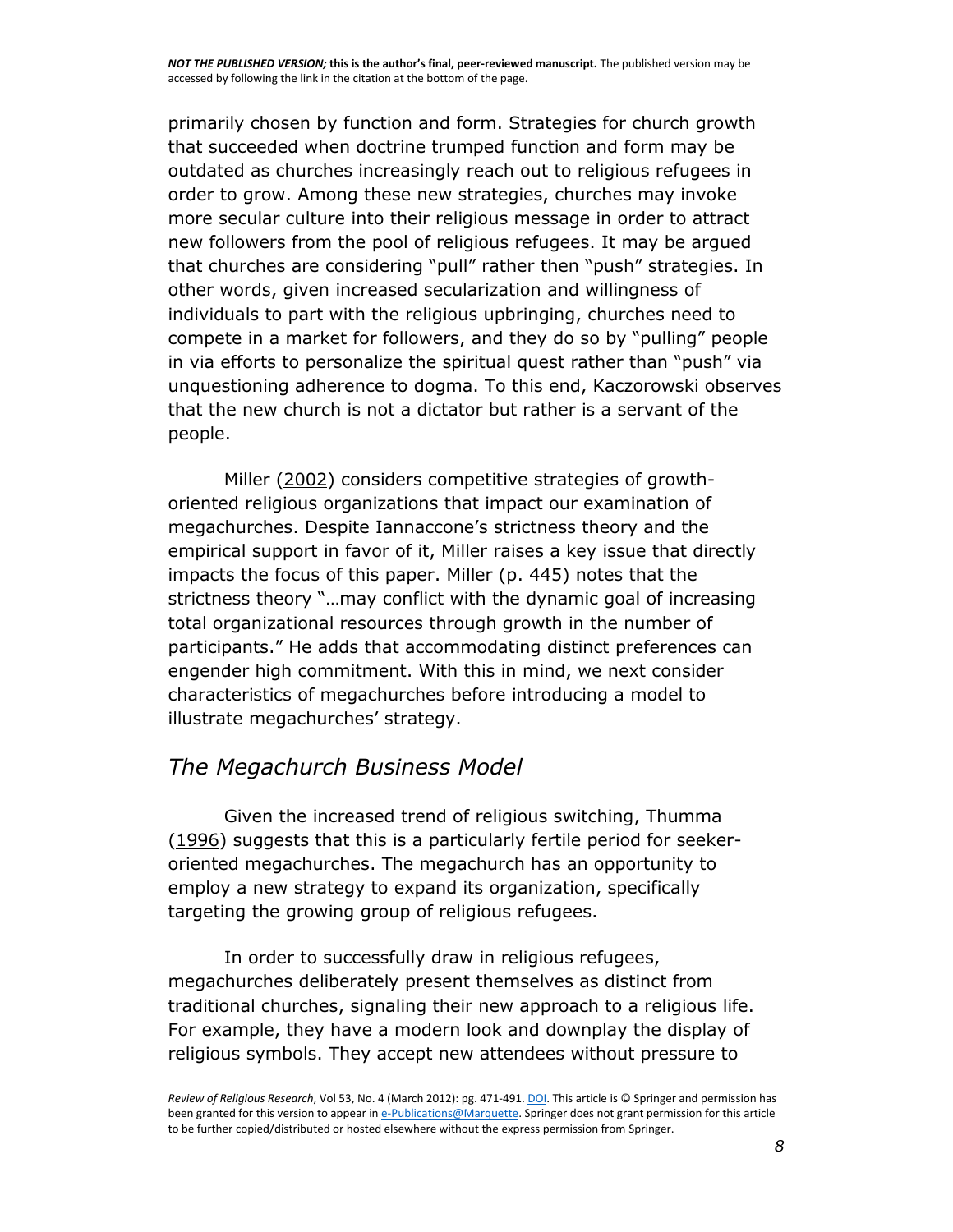participate, contribute money, or volunteer time. They provide group activities, many of which are anchored in secular activities, in an effort to help assimilate new members and deepen their affiliation with the church.

While the existence of small groups at church is not a new phenomenon, the megachurch strategy does represent a novel approach. Wuthnow [\(1994\)](http://link.springer.com/article/10.1007/s13644-011-0024-3/fulltext.html#CR27) presents a thorough study of groups at churches, placing an emphasis on self-help groups. His study acknowledges that groups can attract attendees to a church, but he questions whether this approach appeals to a narcissistic need for personal validation in the self-help groups or whether it fosters increased spirituality through deepened commitment and desire to live in conformity with God's will. Interestingly, at the time of Wuthnow's study, the majority of groups dealt with Sunday school, Bible study, and self-help groups. The minority were categorized as "special interest," which included discussions of current events, politics, and the pursuit of hobbies, which happen to be a large focus of this study. Miller [\(1999\)](http://link.springer.com/article/10.1007/s13644-011-0024-3/fulltext.html#CR15) comments on new paradigm churches which, like megachurches, break with many characteristics of traditional churches in an effort to be contemporary and attract new members. They also employ groups, often managed by lay members of the church. However, the use of groups may not be a sure fire way to grow a church. As Chaves  $(2004)$  points out, the strategy of offering many groups to appeal to many diverse interests may just become an aggregation of disjointed efforts to appeal to many attendees and not ultimately successfully reflect the congregation.

Our study of megachurches draws from all these insights (in particular Miller). However, it also extends the work of Wuthnow [\(1994\)](http://link.springer.com/article/10.1007/s13644-011-0024-3/fulltext.html#CR27) and Chaves [\(2004\)](http://link.springer.com/article/10.1007/s13644-011-0024-3/fulltext.html#CR3) to make the case that the unconventional techniques used by megachurches, including the use of small groups in many contexts, are no accident and do represent the congregation as a deliberate strategy to attract new attendees. They are the result of, in many cases, polling people to better understand what potential and actual members want and accommodating those needs in church programming. Some even employ church growth specialists (Thumma and Travis [2007\)](http://link.springer.com/article/10.1007/s13644-011-0024-3/fulltext.html#CR23). Putnam and Campbell [\(2010\)](http://link.springer.com/article/10.1007/s13644-011-0024-3/fulltext.html#CR16) go so far as to characterize American Evangelicals as innovative entrepreneurs in their efforts to grow their church.

*Review of Religious Research*, Vol 53, No. 4 (March 2012): pg. 471-491[. DOI.](http://dx.doi.org/10.1007/s13644-011-0024-3) This article is © Springer and permission has been granted for this version to appear i[n e-Publications@Marquette.](http://epublications.marquette.edu/) Springer does not grant permission for this article to be further copied/distributed or hosted elsewhere without the express permission from Springer.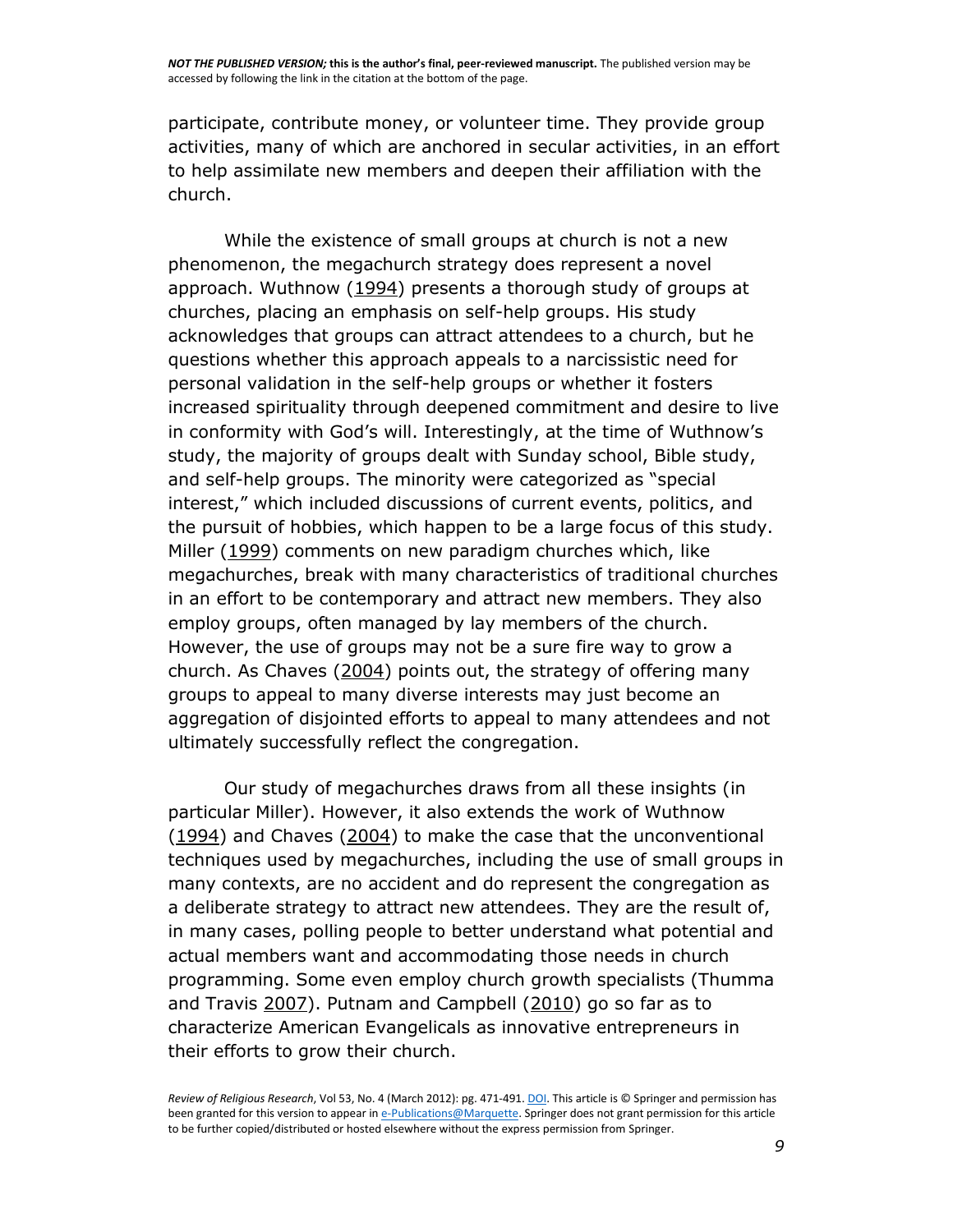Since the megachurch's strategy to grow is based on reaching out to religious refugees, it maintains a deliberate flexibility to respond to the perceived needs of potential members. Wuthnow [\(1994\)](http://link.springer.com/article/10.1007/s13644-011-0024-3/fulltext.html#CR27) points out that groups represent a good way to accommodate change as members' needs change and provide a church additional flexibility in adapting to social change. Thumma [\(1996\)](http://link.springer.com/article/10.1007/s13644-011-0024-3/fulltext.html#CR21) likewise notes that this approach can be seen not only in their institutional practices but also in their physical structures: both are designed to be flexible, anticipating adjustments that will allow for future growth.

One important manifestation of their flexibility is the use of small groups based in many popular secular interests (for example, a fitness group or sports team) as a way to engage new attendees. The idea being that, as new attendees participate in these churchsponsored activities, they add to their religious capital.

Operationally, the megachurch provides "seeker" services that allow new(er) attendees, often religious refugees, to visit the church's religious services without the expectation of participation. Over time newer attendees are invited to smaller group meetings, organized by themes that allow interaction with more devout members. These groups are often based on secular interests but offered through the church. The strategy also acts as a subsidy to individuals' participation by lowering the full cost of participation since the activity is based on something they would likely do outside of church. In a sense, they lower the opportunity cost of participating in a church-based activity. These groups become the conduit by which new attendees increasingly participate, thereby investing in their religious capital and deepening their association with the church. Later, there are "believer" services in which greater participation is expected as attendees transition from being visitors to the church to actual members of the church. This process is clearly a different approach than that taken by traditional churches seeking to minimize free riding by requiring significant commitments by members throughout their association with the church.

Naturally, the strategy involves risk. It may be the case that new attendees do free ride, enjoying the services without becoming participatory members. Were this predominantly the case, the megachurch would not grow. The evidence, at least at first glance,

*Review of Religious Research*, Vol 53, No. 4 (March 2012): pg. 471-491[. DOI.](http://dx.doi.org/10.1007/s13644-011-0024-3) This article is © Springer and permission has been granted for this version to appear i[n e-Publications@Marquette.](http://epublications.marquette.edu/) Springer does not grant permission for this article to be further copied/distributed or hosted elsewhere without the express permission from Springer.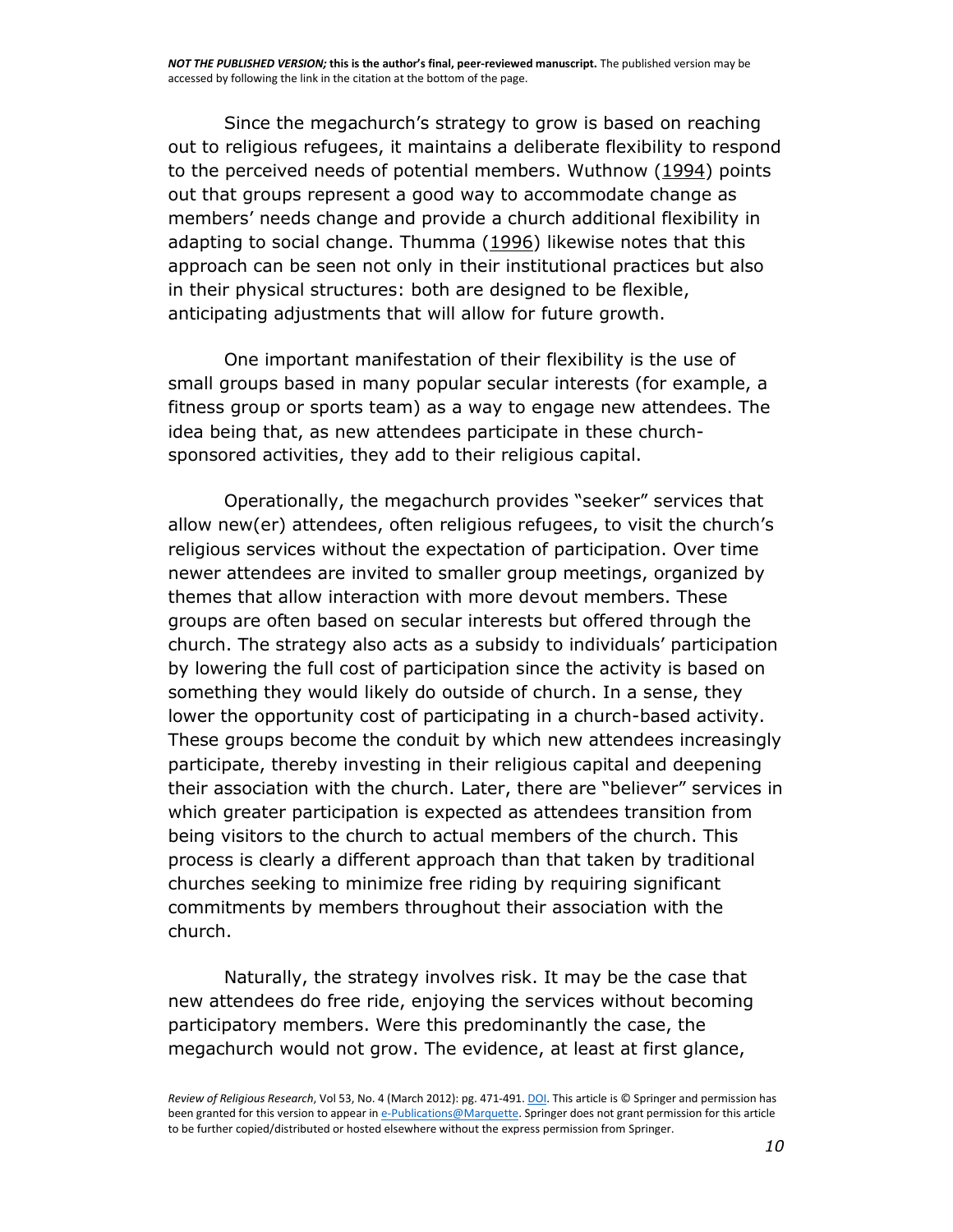suggests that the megachurch strategy is successful. Thumma et al. [\(2005\)](http://link.springer.com/article/10.1007/s13644-011-0024-3/fulltext.html#CR22) document trends of megachurch growth between 2000 and 2005 and find that the number of megachurches has nearly doubled in the last 5 years. Moreover, attendance at megachurches has grown while national trends in denominational affiliation have fallen. Consequently, megachurches are among the most successful churches today in attracting and retaining members, suggesting that they foster on-going commitment in their members (Thumma et al. [2005\)](http://link.springer.com/article/10.1007/s13644-011-0024-3/fulltext.html#CR22).

# **Religious Consumption and Investment**

Given the above discussion, we view a megachurch as a unique religious organization whose strategy is to capitalize on the increasingly competitive market for followers in a time of empowered religious consumers. Megachurches deliberately work to attract religious refugees offering numerous ways to encourage participation and additional religious investment through their various group-based activities related to religious and secular interests. These characteristics of megachurches provide our basis for examining their strategy and success. In particular, we consider what role small groups play at megachurches. Also, we question whether there are indicators suggesting that participation in these group activities results in increased investment in an attendee's religious capital.

# *A Simple Model of Optimal Religious Consumption*

We begin with the utility of the individual and focus on both the private and the non-private aspects of participating in religious activities, following Cornes and Sandler's ([1996\)](http://link.springer.com/article/10.1007/s13644-011-0024-3/fulltext.html#CR6) model of an imperfect public good.<sup>[1](http://link.springer.com/article/10.1007/s13644-011-0024-3/fulltext.html#Fn1)</sup> In our application of this model, individual j allocates their resource endowment (here, we consider the full resource endowments of money, time, effort, etc.) toward consuming two goods, a purely private and secular good,  $v$ , and the religious good,  $q$ . Purchases of good  $y$  at price  $P<sub>y</sub>$  are converted directly into a private consumption good with no benefit accruing to another party. The individual's "purchases" of  $q$  represent the individual's expenditure of their resource endowment in order to consume the religious good. This expenditure of resources takes the form of participation, tithing, prayer, volunteering, reading the bible, networking with other church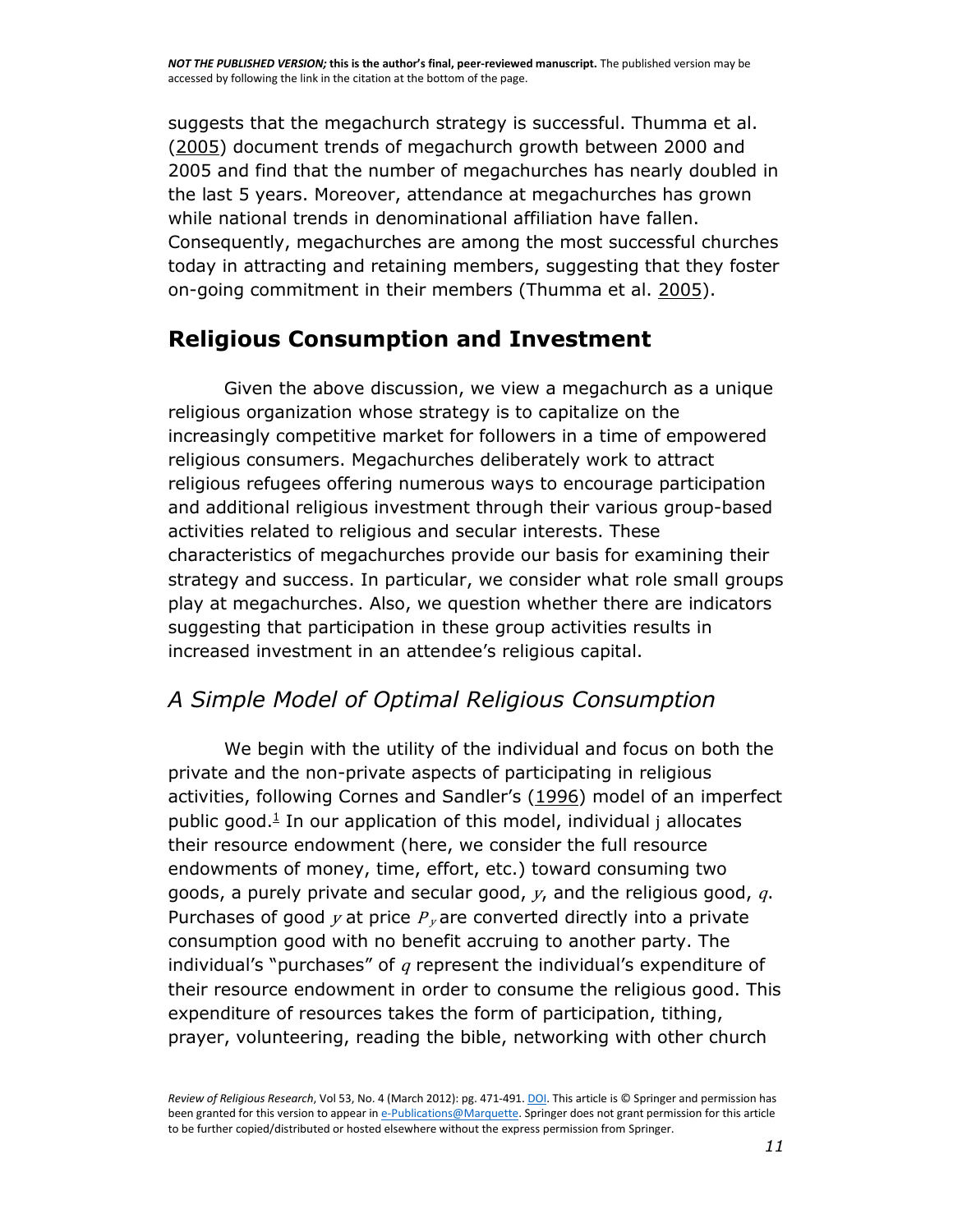members, and so on. When an individual commits to a unit of  $q$ , she produces two goods: a purely private religious good,  $x<sup>j</sup>$ , and a nonprivate religious good  $z$ , which benefits both the individual and the other members of the church. Hence,  $z<sub>j</sub>$ , has an externality (or spillover) that is assumed here to be positive. $2$  The individual also benefits from the investment of other church members through this positive externality. To simplify the analysis, we assume that this effect is additive across all *J* individuals and denoted as  $\tilde{z}^j$ , where

$$
\tilde{z}^j = \sum_{i,i \neq j}^J z^i
$$

(1)

Individuals may also possess a stock of existing religious capital,  $q_0$  , acquired prior to the entry into the new church (thus,  $q_0$ <sup>*j*</sup> represents the individual's stock of religious capital that existed at the end of the previous period). The portability of existing religious capital may play an important role in switching and the growth of megachurches, but this aspect is beyond the scope of this paper, and so it plays a secondary role in the current analysis.

Based on these assumptions, we model the utility function of the individual as:

$$
U^j = U(y^j x^j z^j + \tilde{z}^j)
$$
\n(2)

where

$$
x^{j} = \alpha(\lambda q_{0}^{j} + q^{j})
$$
  

$$
z^{j}j = \beta(\lambda q_{0}^{j} + q^{j})
$$
 (3)

(4)

*Review of Religious Research*, Vol 53, No. 4 (March 2012): pg. 471-491[. DOI.](http://dx.doi.org/10.1007/s13644-011-0024-3) This article is © Springer and permission has been granted for this version to appear i[n e-Publications@Marquette.](http://epublications.marquette.edu/) Springer does not grant permission for this article to be further copied/distributed or hosted elsewhere without the express permission from Springer.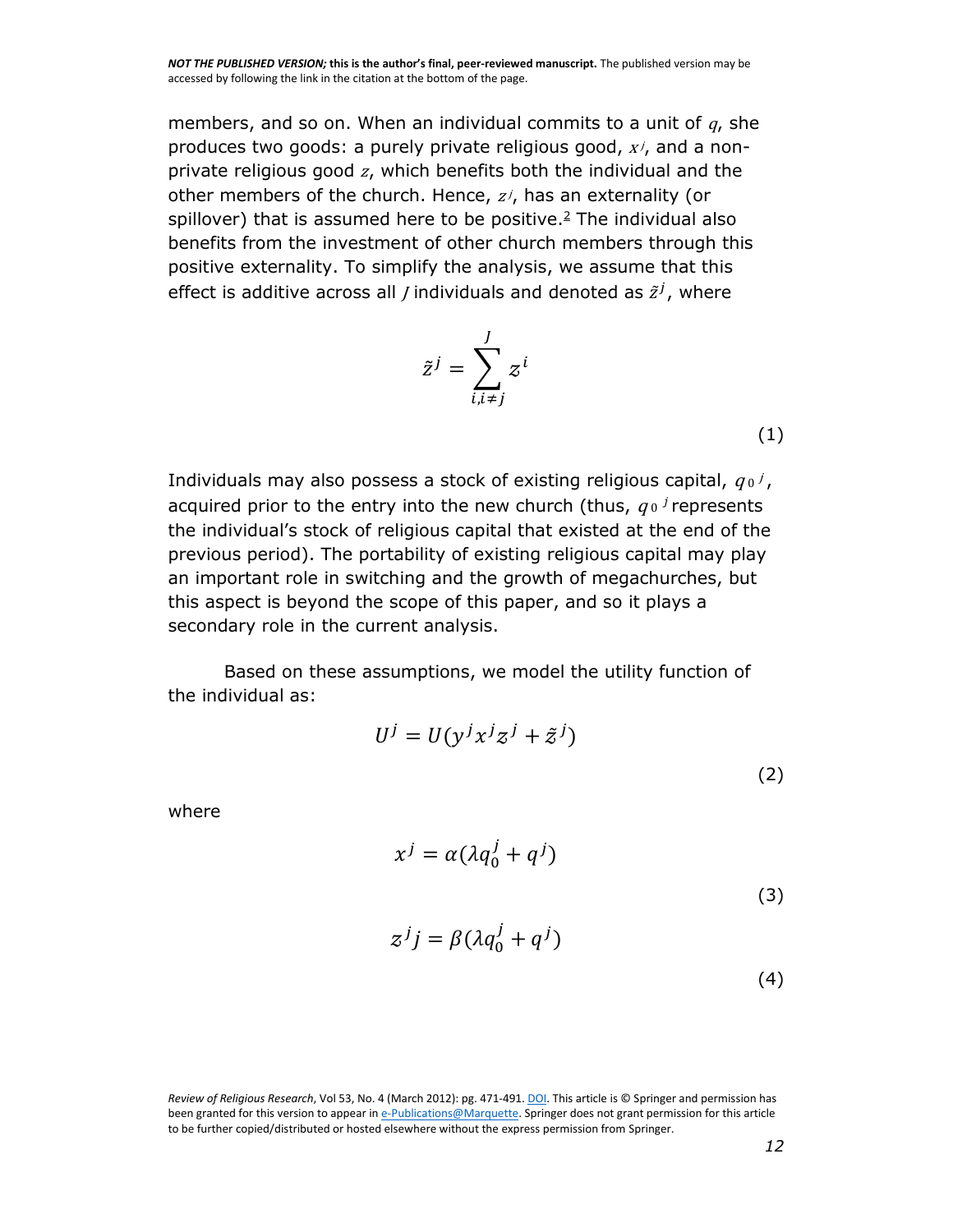$$
\tilde{z}^j = \sum_{i,i \neq j}^J z^i = \sum_{i,i \neq j}^j \beta (\lambda q_0^j + q^j)
$$
\n(5)

The parameters  $\alpha$  and  $\beta$  capture the rates that the existing stock of religious capital and new investment are transformed into the private and non-private religious goods, respectively. The parameter  $\lambda$ captures the portability of religious capital acquired at another institution or outside of the new church. In other words, it reflects the quality or match of the existing religious capital to the new church. $3$ 

The individual faces a resource constraint given by:

$$
P_{\mathcal{Y}}\mathcal{Y}^j + C(q_0^j)q = I^j
$$

(6)

where  $P$   $_{\textstyle\gamma}$  is the price of good  $\textstyle\gamma$ ,  $\mathcal{C}(q_0^j)$ , represents the cost of participation in the religious activity, with  $\mathsf{C}'(q_0^{\,j}\,)\, <\, 0$  and  $\mathsf{C}''(q_0^{\,j}\,)\, <\, 0$ (following Iannaccone [1990\)](http://link.springer.com/article/10.1007/s13644-011-0024-3/fulltext.html#CR8). Hence, as the stock of religious capital increases, it reduces the marginal cost of the next unit of religious participation, but with diminishing returns. We can see that the larger  $\lambda$  is, the more that past religious capital can be utilized at the megachurch, thereby reducing the marginal cost of the initial units of religious participation.  $I<sup>j</sup>$  is the combination of money income and available time of the individual. For simplicity, we can refer to the right hand side of [\(6\)](http://link.springer.com/article/10.1007/s13644-011-0024-3/fulltext.html#Equ6) as the resource endowment the individual has to apply toward the purchase of the secular good and participation in the religious activity.

The utility maximizing individual would optimally invest into  $\widehat{q}^{\,j}$ units of the religious product up to the point where the marginal private benefit (marginal utility accruing to the individual herself) is equal to the marginal cost. This solution is denoted as $4$ :

$$
U_{\hat{q}}^j = C'(\hat{q}^j), \text{ or } U_{\hat{q}}^j - C'(\hat{q}^j) = 0
$$
\n(7)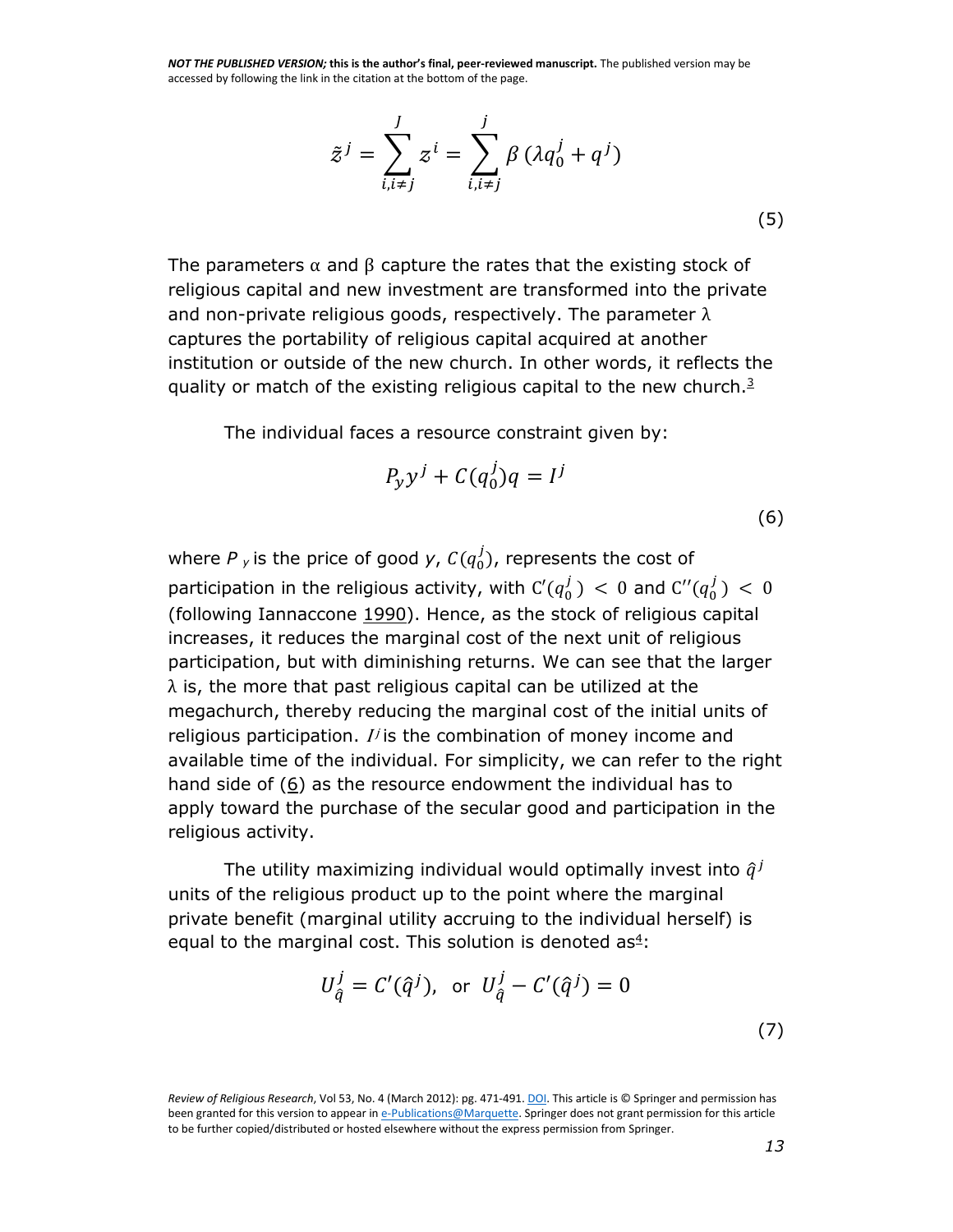From the church's perspective, the value of the individual's investment of  $\hat{q}^j$  should reflect the total marginal utility, which includes both the private benefit and the spillover benefit that other church members receive from the individual's investment. We denote this spillover as  $V^i_{q^j}>0.$  By definition this spillover is not internalized when the individual decides on the optimal level of participation. Thus, from the church's perspective, the optimal level of investment of individual j,  $\tilde{q}^j$ , is therefore:

$$
U_{\hat{q}}^j + V_{q^j}^i - C'(\hat{q}^j) = 0
$$
\n(8)

Consequently, the church would desire a higher level of religious participation and investment than would the individual due to the external benefit of an individual's participation.

### *Subsidizing Participation*

The church could induce a higher level of participation by lowering the relative cost. This can be done by either lowering the cost, or subsidization, of q or increasing the cost of y. The latter could be accomplished by "penalizing" the individual for the consumption of the secular good y and is consistent with a strategy of "strictness" to minimizing free riding (Iannaccone [1992,](http://link.springer.com/article/10.1007/s13644-011-0024-3/fulltext.html#CR9) [1994\)](http://link.springer.com/article/10.1007/s13644-011-0024-3/fulltext.html#CR10). However, subsidizing participation and investment would represent a more realistic strategy to attract religious refugees. Hence, we shift the focus from increasing the price of the secular good to the church reducing the cost by subsidizing additional participation.

As mentioned in section "Megachurches and Religious Trends in [the USA](http://link.springer.com/article/10.1007/s13644-011-0024-3/fulltext.html#Sec2)," megachurches encourage participation by employing what otherwise would be a secular activity as the theme for a church-based group. Thus, in the context of our model, they accomplish two important outcomes. First, they lower the cost of participation by housing a religious activity in what would otherwise be a non-religious activity (e.g., a running group organized by members of a church that enjoy exercise). This serves as an immediate and direct way to increase participation.

*Review of Religious Research*, Vol 53, No. 4 (March 2012): pg. 471-491[. DOI.](http://dx.doi.org/10.1007/s13644-011-0024-3) This article is © Springer and permission has been granted for this version to appear i[n e-Publications@Marquette.](http://epublications.marquette.edu/) Springer does not grant permission for this article to be further copied/distributed or hosted elsewhere without the express permission from Springer.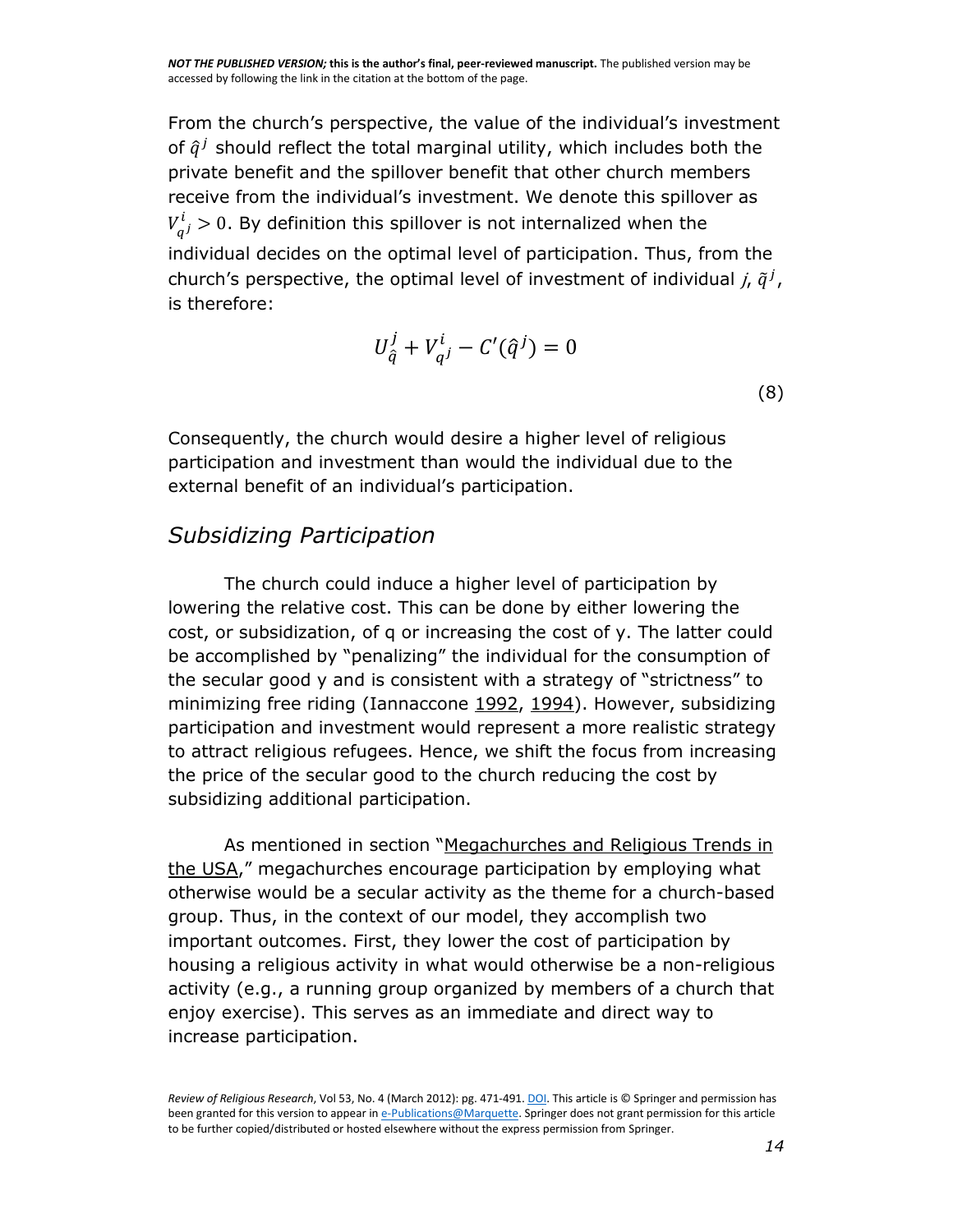Second, by accepting participation in a secular activity and bundling it within overall religious participation, as opposed to viewing secular activities as competing activities, they create a complementary relationship between secular interests and church group activities. The impact this has on the individual's private benefit and consequently her optimal decision making can be illustrated in our model as follows. To focus attention on this outcome, we simplify the analysis and omit the spillover effects mentioned previously by assuming that  $z^j$  and  $\tilde{z}$ both equal zero.

We define the individual's utility as a function of the consumption of the secular good and the religious good:

$$
U^j = U(y^j, q^j),
$$

(9)

with utility maximized subject to the constraint given in Eq.  $6$ . This constrained maximization allows us to calculate comparative statics with regard to the exogenous variables. Of interest to us is the response of the optimal investment in the religious good to a change in the endowment of resources,

$$
\frac{\partial q^*}{\partial I} = \frac{(-C(q_0^j)u_{yy}) + (P_y u_{qy})}{|H|}
$$
\n(10)

Note that  $u_{yy}$  is the second-order partial derivative of utility with respect to the private good  $(y)$  and is negative by assumption. Similarly,  $u_{qy}$  is the cross-partial derivative of utility with respect to the religious and secular good. Its sign is either positive or negative, depending on the complementarity or substitutability of the private and religious good. Since, as mentioned above, many of the group activities provided by the megachurches are housed in a secular activity, we maintain that the megachurch has made the two goods complements in consumption (in contrast to many traditional churches that view them as substitutes). Finally, the denominator is positive by the second-order condition. As a result, the comparative static carries a positive sign. This is important for the megachurch in that, by making the religious and secular goods complements as opposed to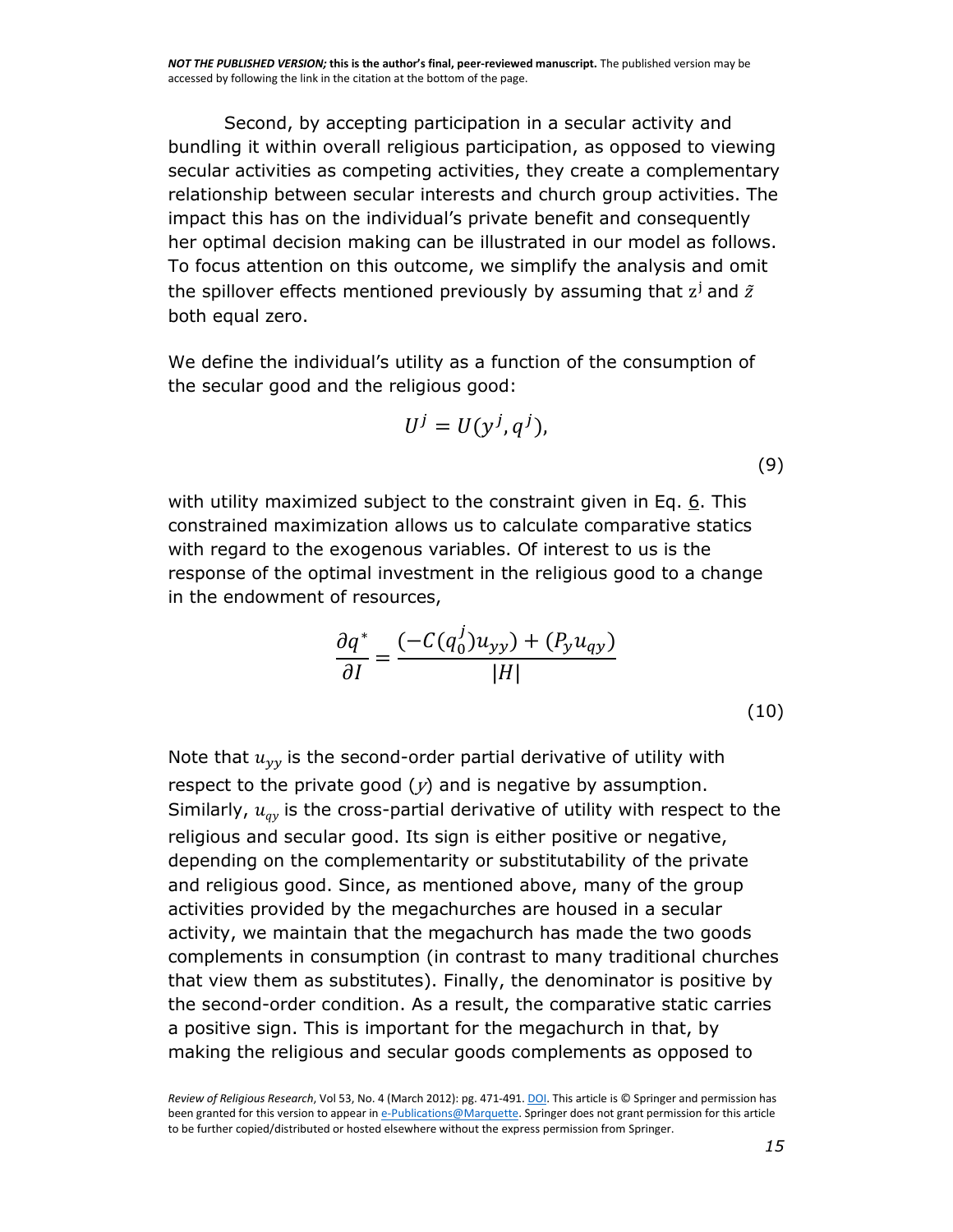substitutes as "strict" churches do, they create the opportunity for attendees to increase their participation as their resource endowment grows. This outcome is compromised for churches that view religious and secular activities as substitutes.

In the context of our model, this strategy has a secondary effect insofar as increased participation in the religious activity in this period results in a higher level of religious capital next period. We assume that the cost of religious participation falls (at a decreasing rate) as the stock of religious capital rises (i.e.,  $\mathcal{C}'(q_{0^j}) < 0$  and  $\mathcal{C}''(q_{0^j}) < 0$ ). Consequently, the future cost of religious participation will decrease with current participation, thereby encouraging additional religious participation in the future.

The emphasis on small groups united by a common interest (often, on its own a secular interest) is one way to accommodate distinct preferences and subsidizing a member's investment in the church. Thumma and Travis [\(2007\)](http://link.springer.com/article/10.1007/s13644-011-0024-3/fulltext.html#CR23) state that Americans want choices, and the act of choosing creates commitment. The options provided by different groups at the megachurch allow members to interact with the church and its members on their own terms. This allows members to increase their participation, commitment, and religious capital through a process whereby the megachurch shares in or subsidizes the investment via interest-specific groups. This then helps to reduce the cost of engaging in the religious activities for the member in the future.

# **Empirical Analysis**

Our portrayal of a typical megachurch strategy lends itself to two specific hypotheses. First, in an effort to subsidize participation, megachurches employ groups more than non-megachurches. Second, if indeed, megachurches employ groups more than non-megachurches, then individuals invest more in their religious capital when they are members of a megachurch than a non-megachurch. The available data allow the first of these hypotheses to be credibly and explicitly tested. The second hypothesis requires a more implicit or nuanced approach that informs our discussion but less decidedly than for the first hypothesis. More importantly, it motivates the need for additional data

*Review of Religious Research*, Vol 53, No. 4 (March 2012): pg. 471-491[. DOI.](http://dx.doi.org/10.1007/s13644-011-0024-3) This article is © Springer and permission has been granted for this version to appear i[n e-Publications@Marquette.](http://epublications.marquette.edu/) Springer does not grant permission for this article to be further copied/distributed or hosted elsewhere without the express permission from Springer.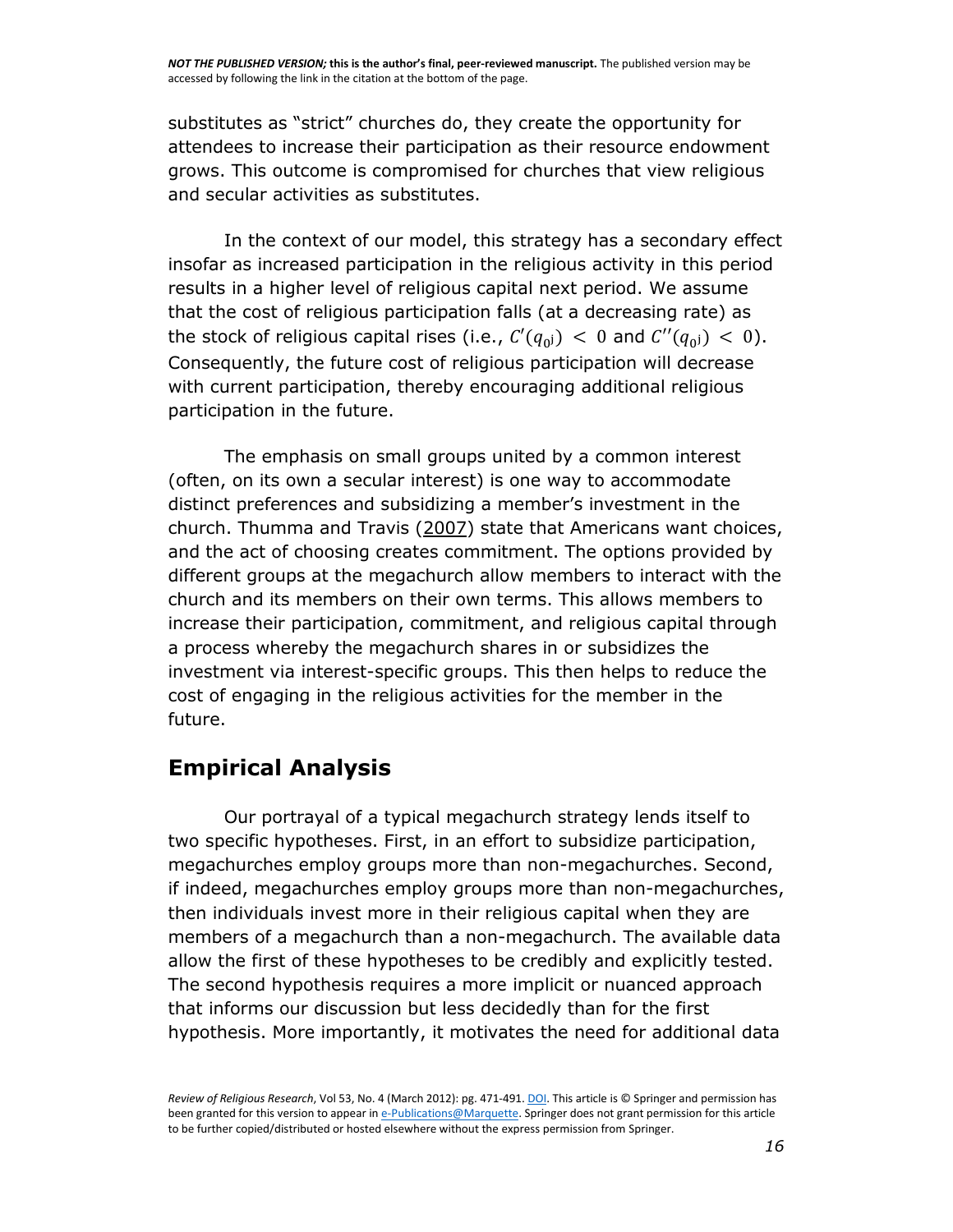to carefully study megachurches as well as characteristics of the faith of their members.

Given the fact that megachurches have only recently garnered significant attention among academics, empirical researchers have been hindered by an absence of data. However, work was recently done to gather data on megachurches through the Faith Communities Today 2000 (FACT2000) survey. The data are available through the Association of Religion Data archives, [www.TheArda.com,](http://www.thearda.com/) and were collected by Roozen [\(2000\)](http://link.springer.com/article/10.1007/s13644-011-0024-3/fulltext.html#CR17). $5$ 

Since the FACT2000 survey plays an important role in our analysis, we briefly describe the survey before we evaluate the empirical results. The FACT2000 survey is the largest survey of congregations in the USA. It also allows for the first systematic study of megachurches. FACT2000 allows researchers to investigate a variety of congregational characteristics including their growth patterns, programming efforts, and congregational life. It measures 280 variables, and the responses represent 41 denominations and faith groups (approximately 90% of all US congregations and faiths). Bird [\(2007\)](http://link.springer.com/article/10.1007/s13644-011-0024-3/fulltext.html#CR1) notes that the survey averaged over a 50% return rate, resulting in approximately 14,000 returned surveys. The survey was completed by a "key informant". Each institution was free to choose who this person would be but was in almost all cases the senior religious figure, or in their absence, the senior lay leader.

Our data analysis consists of comparing the responses of megachurches to non-megachurches on a number of issues related to our hypotheses. To conduct the analysis, we first separate megachurches from non-megachurches. We apply the definition of megachurches being Protestant churches with weekly attendance of 2000 or more. FACT2000 classifies denominations as belonging to one of the following categories: Liberal Protestant, Moderate Protestant, Evangelical Protestant, Historic Black, Catholic and Orthodox, or other. Our megachurch subset thus includes liberal, moderate, and evangelical Protestant congregations with 2000 or more attendees. The non-megachurch sample includes Catholic and Orthodox, Historic Black churches, and "other". $6$  Of these returns, the survey received 120 usable responses from megachurches and 13,259 usable responses from non-megachurches.

*Review of Religious Research*, Vol 53, No. 4 (March 2012): pg. 471-491[. DOI.](http://dx.doi.org/10.1007/s13644-011-0024-3) This article is © Springer and permission has been granted for this version to appear i[n e-Publications@Marquette.](http://epublications.marquette.edu/) Springer does not grant permission for this article to be further copied/distributed or hosted elsewhere without the express permission from Springer.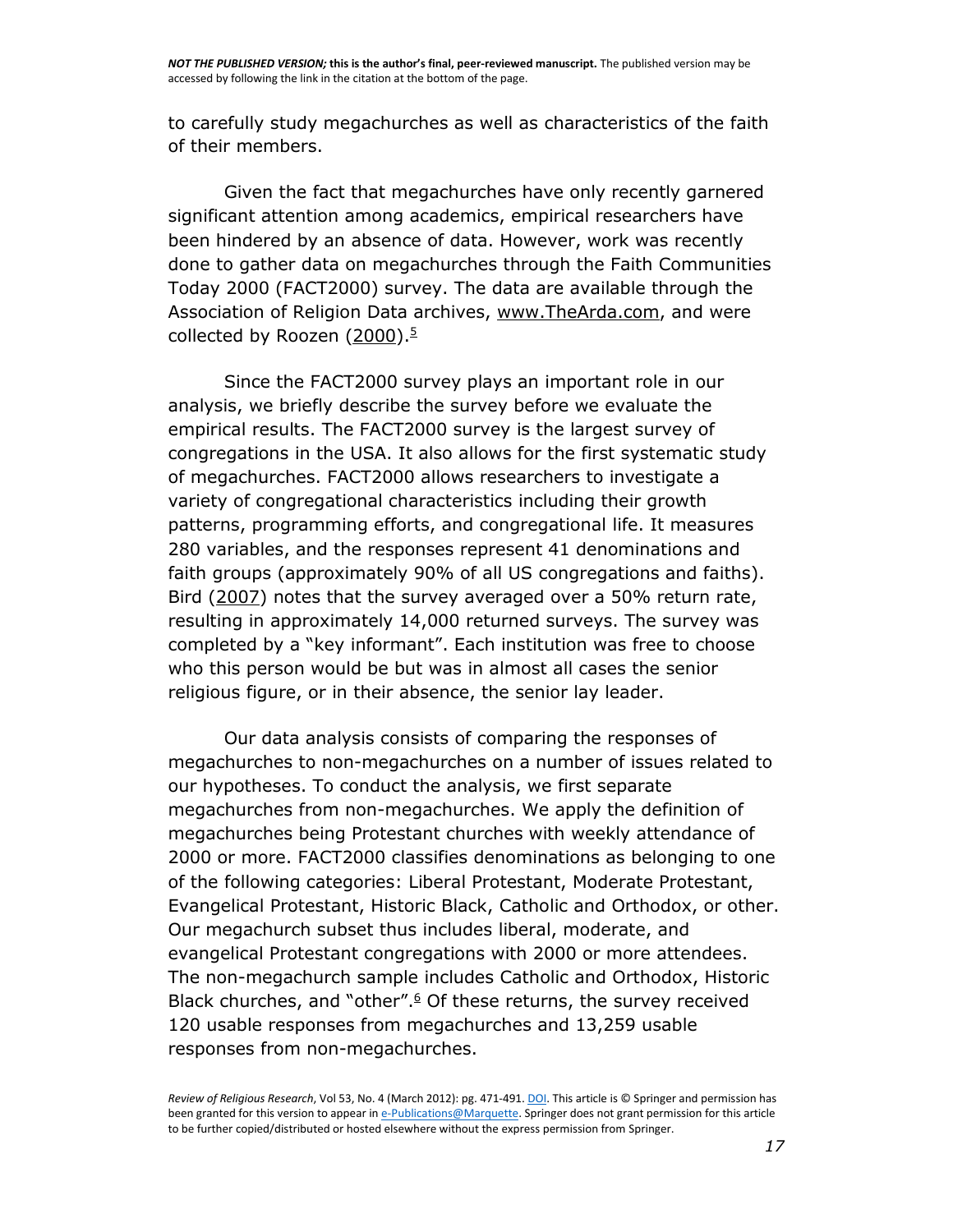Our first hypothesis states that megachurches employ groups more than non-megachurches. We conduct a difference of means test between megachurches and non-megachurches offering a variety of different groups.<sup> $2$ </sup> We examine groups engaged in the following activities: bible study, theological study, prayer/meditation, spiritual retreats, community service, parenting or marriage enrichment, choir, performing arts, book discussion, self-help, fitness activities, sports teams, youth groups, and young adult programs. The survey responses are categorized into whether the church offers a group in that category or not. Results showing the percent that do offer a given type of group are provided in Table  $2$ .

| Type of group                 | Megachurch (%) | Non-megachurch (%) | p-Value |
|-------------------------------|----------------|--------------------|---------|
| Bible/Scripture study         | 58.00          | 62.00              | 0.040   |
| Theological study             | 86.00          | 43.00              | 0.000   |
| Prayer/meditation             | 93.00          | 56.00              | 0.000   |
| Spiritual retreats            | 89.00          | 35.00              | 0.000   |
| Community service             | 89.00          | 66.00              | 0.000   |
| Parenting/marriage enrichment | 88.00          | 29.00              | 0.000   |
| Choir                         | 90.00          | 58.00              | 0.000   |
| Performing arts               | 90.00          | 45.00              | 0.000   |
| Book discussion               | 71.00          | 30.00              | 0.000   |
| Self-help                     | 88.00          | 30.00              | 0.000   |
| Fitness activities            | 77.00          | 18.00              | 0.000   |
| Sports teams                  | 83.00          | 26.00              | 0.000   |
| Youth groups                  | 91.00          | 68.00              | 0.000   |
| Young adult activities        | 88.00          | 35.00              | 0.000   |

**Table 2.** Megachurches compared to non-megachurches for groups

The results indicate that, aside for Bible/Scripture study groups, megachurches do employ groups more than non-megachurches. In all cases, the difference is statistically significant and in many cases, the absolute difference is also rather striking. With regard to the Bible/Scripture study groups, we see only a 4% difference. This result may be explained by the fact that, as noted earlier, megachurches employ groups more related to secular activities to bring seekers to the church. Thus, the significantly larger number of groups focused on (for example) parenting and marriage enrichment, fitness, and sports activities substitute in part for a more traditional church group.

In fact, the results illustrate the greatest disparity between megachurches and non-megachurches are those groups related to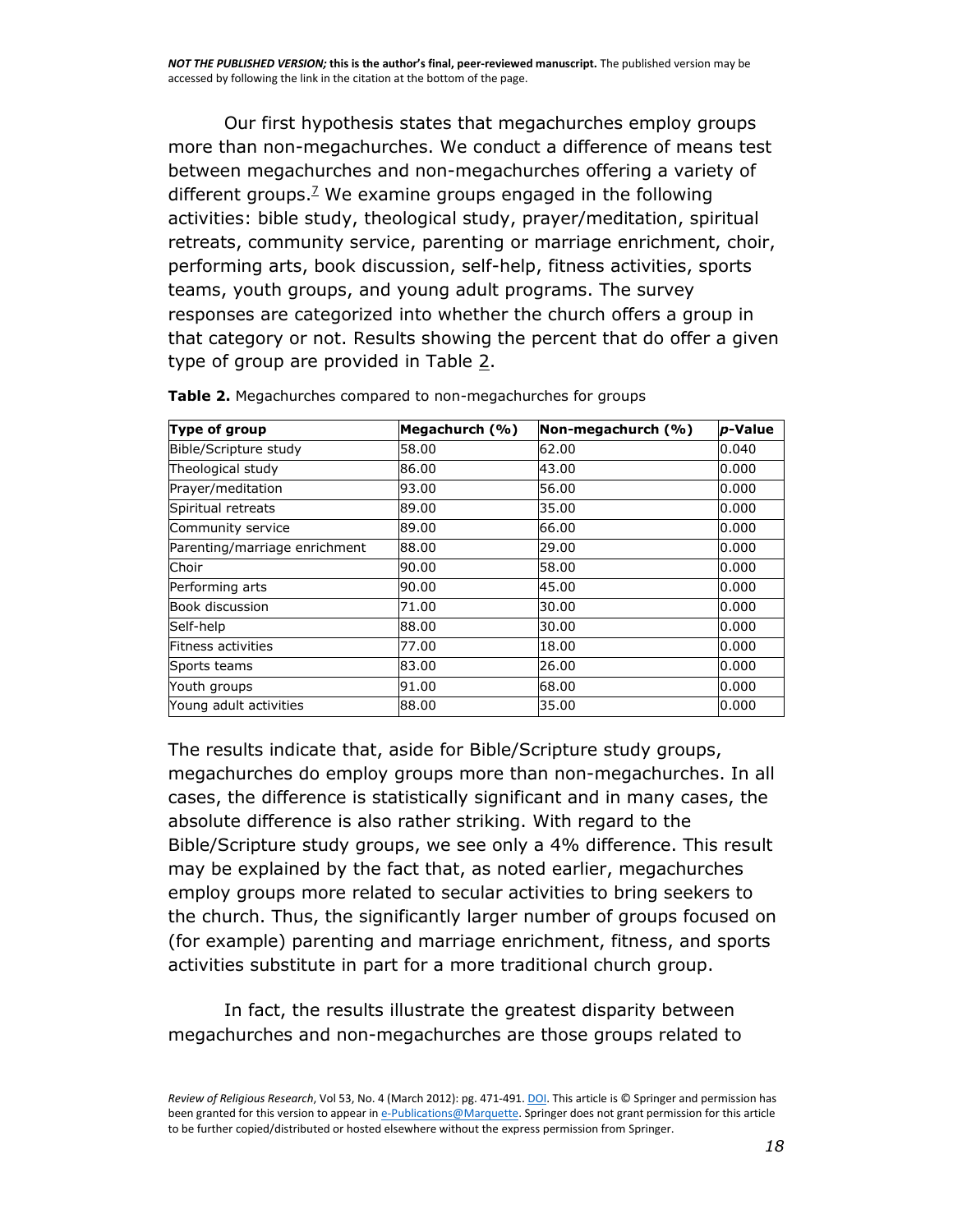secular activities. The top four largest differentials (parenting/marriage enrichment, fitness, self-help, and sports teams, all showing nearly a 60% difference) are all related to non-directly religious activities. Further, aside from Bible/Scripture study, the proportion of megachurches that offer both religious- and secular-based groups is much larger than the proportion of non-megachurches that do.

Though Warren [\(1995\)](http://link.springer.com/article/10.1007/s13644-011-0024-3/fulltext.html#CR24) clearly argues that groups were employed to draw religious refugees to the church and grow the church, an argument can be made that these groups are a function of a supply side effect suggesting a larger church can offer more groups than a small church, and that these differences are not an outgrowth of a deliberate strategy. To investigate this, we would ideally like to consider the number of groups that this sample of megachurches offered at times when they had fewer attendees (i.e., they were not yet megachurches). Unfortunately, that is not possible.

As a second best, we consider which of the smaller churches may be aspiring to become megachurches. To do so, we examine whether, in our sample, the established megachurches were liberal, moderate, or evangelical. Our sample was comprised of 11 liberal, 5 moderate, and 104 evangelical megachurches. Given that 87% of our megachurches are evangelical in our sample, we assume for the sole purpose of investigating the supply side argument that the smaller evangelical churches in our sample are using groups to grow their church. Therefore, to test the supply side theory, we compare evangelical churches to non-evangelical churches in four market sizes. We define the "mini-market" as churches with a weekly attendance of 200 or fewer; "small market" as churches with attendance greater than 200 and up to and including 500; "medium market" as churches with attendance greater than 500 and up to and including 1,000; and "large market" as churches with attendance greater than 1,000 and up to and 2,000. Table [3](http://link.springer.com/article/10.1007/s13644-011-0024-3/fulltext.html#Tab3) shows the proportion of evangelical churches and non-evangelical churches that offer various groups across these market sizes. The percentages in bold indicate whether an evangelical or non-evangelical church had a statistically significantly larger proportion of churches that offered that group.

*Review of Religious Research*, Vol 53, No. 4 (March 2012): pg. 471-491[. DOI.](http://dx.doi.org/10.1007/s13644-011-0024-3) This article is © Springer and permission has been granted for this version to appear i[n e-Publications@Marquette.](http://epublications.marquette.edu/) Springer does not grant permission for this article to be further copied/distributed or hosted elsewhere without the express permission from Springer.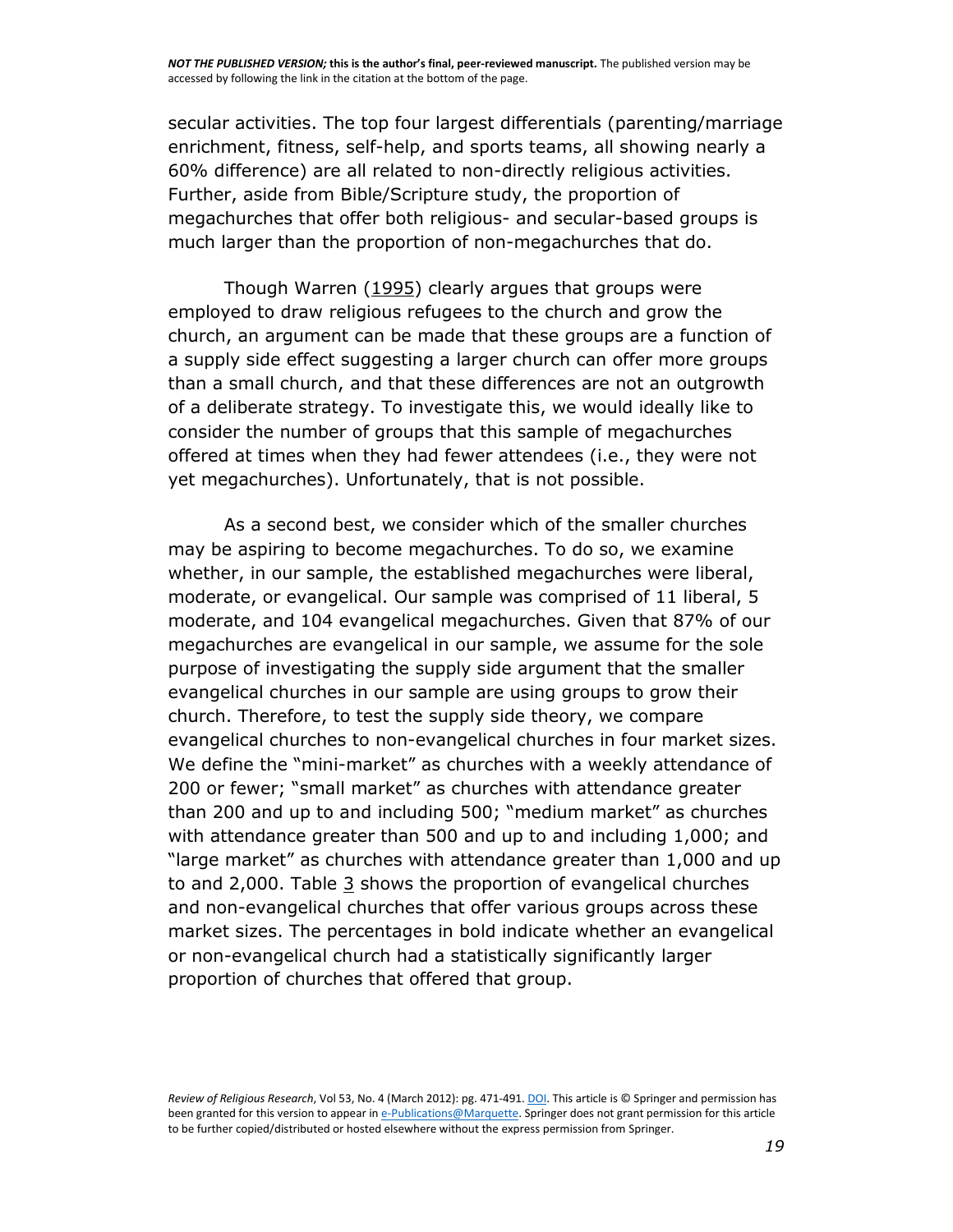|                                | Mini market |                                  |                               | <b>Small market</b>      |                                  |              | Medium market            |                                  |              | Large market                  |      |       |
|--------------------------------|-------------|----------------------------------|-------------------------------|--------------------------|----------------------------------|--------------|--------------------------|----------------------------------|--------------|-------------------------------|------|-------|
| Group<br>Attendance $\leq 200$ |             |                                  | $200 <$ attendance $\leq 500$ |                          | $500 <$ attendance $\leq 1000$   |              | 1000 < attendance < 2000 |                                  |              |                               |      |       |
|                                | Evangelical | Non-<br><b>Evangelical Value</b> | $D-$                          | Evangelical <sup>'</sup> | Non-<br><b>Evangelical Value</b> | $n-$         | Evangelical              | Non-<br><b>Evangelical Value</b> | $n-$         | Evangelical Evangelical Value | Non- | D-    |
| Scripture                      | 89.2        | 86.1                             | $0.000$ 97.1                  |                          | 85.3                             | $0.000$ 97.8 |                          | 88.9                             | $0.000$ 99.1 |                               | 88.9 | 0.001 |
| Theological                    | 62.1        | 51.0                             | $0.000$ 78.9                  |                          | 50.7                             | $0.000$ 73.0 |                          | 52.7                             | 0.000 71.2   |                               | 52.7 | 0.000 |
| Prayer                         | 83.9        | 70.1                             | $0.000$ 93.2                  |                          | 69.7                             | $0.000$ 97.8 |                          | 73.7                             | $0.000$ 99.1 |                               | 73.7 | 0.000 |
| Retreats                       | 39.3        | 37.7                             | $0.133$ 71.8                  |                          | 38.8                             | 0.000 82.9   |                          | 37.7                             | $0.000$ 83.0 |                               | 37.7 | 0.000 |
| Community<br>service           | 69.2        | 87.3                             | 0.000 81.6                    |                          | 88.2                             | 0.000 89.9   |                          | 87.7                             | 0.194 91.1   |                               | 87.7 | 0.284 |
| Choir                          | 55.7        | 82.9                             | $0.000$ 83.2                  |                          | 84.7                             | $0.195$ 94.2 |                          | 84.0                             | $0.000$ 99.1 |                               | 84.0 | 0.000 |
| Parenting/family 32.3          |             | 31.2                             | $0.133$ 73.3                  |                          | 32.2                             | $0.000$ 84.5 |                          | 30.6                             | $0.000$ 95.0 |                               | 30.6 | 0.000 |
| Other arts                     | 49.2        | 58.5                             | $0.000$ 77.1                  |                          | 59.9                             | $0.000$ 93.3 |                          | 58.4                             | $0.000$ 89.3 |                               | 58.4 | 0.000 |
| Book                           | 20.5        | 40.1                             | $0.000$ 40.2                  |                          | 40.6                             | 0.781        | 38.5                     | 41.8                             | $0.193$ 53.1 |                               | 41.8 | 0.016 |
| Self help                      | 31.5        | 38.3                             | $0.000$ 60.4                  |                          | 38.4                             | $0.000$ 75.6 |                          | 39.8                             | $0.000$ 92.9 |                               | 39.8 | 0.000 |
| Fitness                        | 20.0        | 22.3                             | $0.009$ 50.8                  |                          | 22.7                             | $0.000$ 76.4 |                          | 22.0                             | $0.000$ 84.8 |                               | 22.1 | 0.000 |
| Sports teams                   | 21.2        | 27.0                             | $0.000$ 64.9                  |                          | 28.8                             | $0.000$ 77.8 |                          | 24.2                             | $0.000$ 83.9 |                               | 24.3 | 0.000 |
| Youth groups                   | 83.2        | 83.4                             | $0.801$ 98.1                  |                          | 84.6                             |              | $0.000$ 100.0            | 83.8                             | $0.000$ 99.1 |                               | 83.8 | 0.000 |
| Singles groups                 | 39.3        | 38.6                             | $0.224$ 78.0                  |                          | 39.8                             | $0.000$ 93.1 |                          | 37.8                             | $0.000$ 99.1 |                               | 37.8 | 0.000 |

**Table 3.** Evangelical churches compared to non-evangelical churches for groups

When we compare the proportions of evangelical to nonevangelical churches offering these groups, the turning point comes at the small market. Once the church experiences attendance rates between 200 and 500 weekly attendees, the evangelical churches have clearly established the use of small groups—in particular groups based in secular activities—as a priority. Thus, it seems as though the supply side argument is viable when comparing churches with 200 or fewer attendees to larger churches but is not relevant to comparing megachurches to the churches with greater than 200 attendees.

As a matter of interest, we consider the sample of our megachurches that are evangelical and consider the use of groups by this subsample. Table  $\frac{4}{5}$  $\frac{4}{5}$  $\frac{4}{5}$  provides these results, extending the analysis of Table [3.](http://link.springer.com/article/10.1007/s13644-011-0024-3/fulltext.html#Tab3)

**Table 4.** Evangelical megachurches compared to non-evangelical megachurches for groups

|             | Megachurch<br>Attendance $\geq 2000$ |                 |                 |  |  |  |
|-------------|--------------------------------------|-----------------|-----------------|--|--|--|
| Group       |                                      |                 |                 |  |  |  |
|             | Evangelical                          | Non-evangelical | <i>p</i> -Value |  |  |  |
| Scripture   | 100.0                                | 91.7            | 0.030           |  |  |  |
| Theological | 95.0                                 | 66.6            | 0.000           |  |  |  |
| Prayer      | 100.0                                | 87.2            | 0.000           |  |  |  |
| Retreats    | 99.0                                 | 50.4            | 0.000           |  |  |  |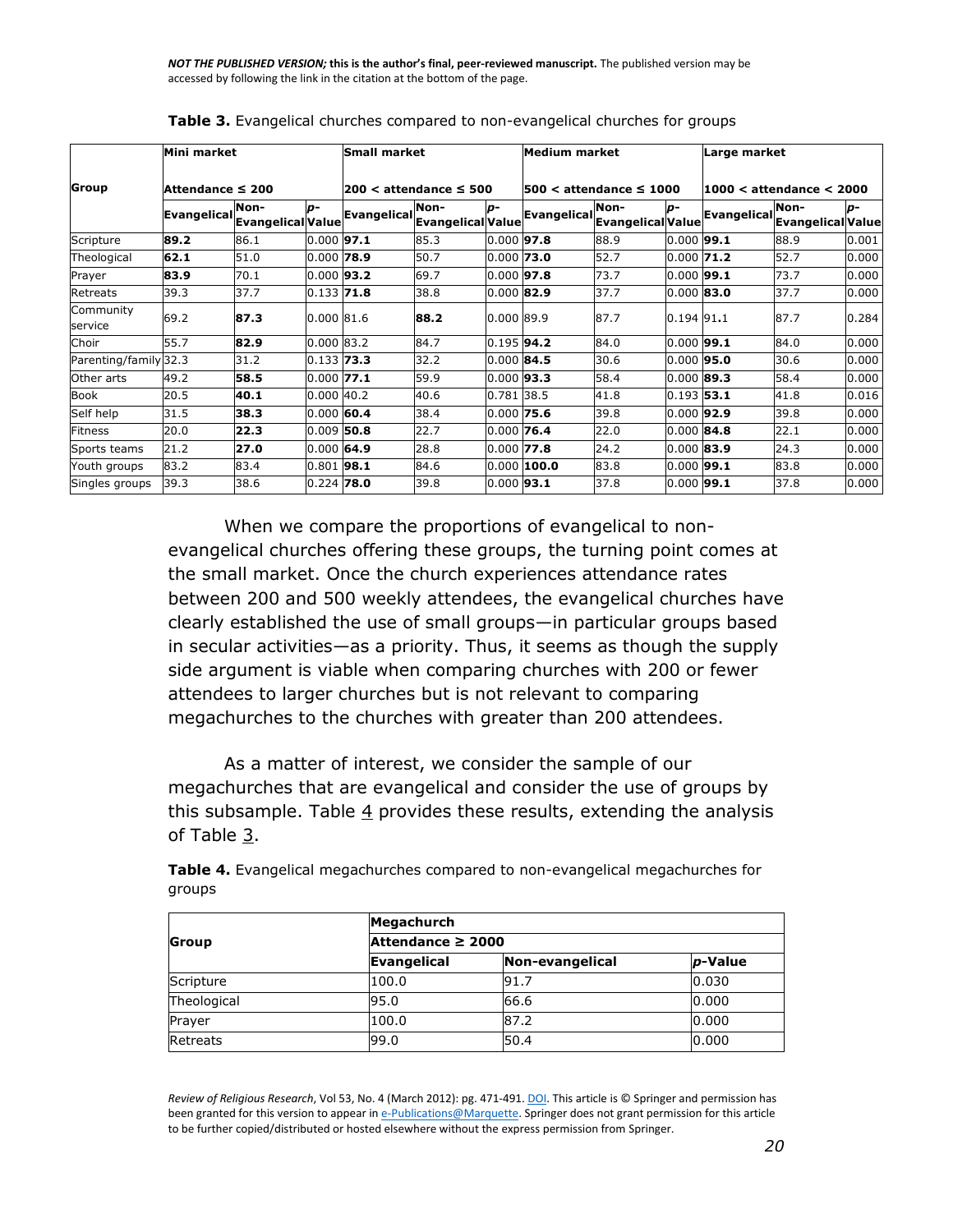|                   | Megachurch<br>Attendance $\geq 2000$ |                 |         |  |  |  |
|-------------------|--------------------------------------|-----------------|---------|--|--|--|
| Group             |                                      |                 |         |  |  |  |
|                   | Evangelical                          | Non-evangelical | p-Value |  |  |  |
| Community service | 93.0                                 | 73.8            | 0.000   |  |  |  |
| Choir             | 89.9                                 | 65.2            | 0.000   |  |  |  |
| Parenting/family  | 98.0                                 | 46.2            | 0.000   |  |  |  |
| Other arts        | 89.1                                 | 59.2            | 0.000   |  |  |  |
| <b>Book</b>       | 64.0                                 | 26.7            | 0.000   |  |  |  |
| Self-help         | 96.0                                 | 42.2            | 0.000   |  |  |  |
| <b>Fitness</b>    | 82.2                                 | 32.1            | 0.000   |  |  |  |
| Sports teams      | 97.0                                 | 36.0            | 0.000   |  |  |  |
| Youth groups      | 100.0                                | 87.9            | 0.000   |  |  |  |
| Singles groups    | 98.0                                 | 53.2            | 0.000   |  |  |  |

The results support our previous conclusions and in fact strengthen the results of our previous analysis, when we compare the evangelical megachurches to non-evangelical megachurches.

Our next hypothesis states that, as a result of these groups, individuals attending a megachurch participate more in church group activities and as a result invest more heavily in their religious capital than a members of a non-megachurch. Naturally, measuring a person's religious investment and their resulting religious capital is a difficult endeavor. Further, the FACT2000 survey has no direct measures of such variables. $8$  As a result, we cautiously approach how we can evaluate the data, following Warren's (2007) approach.

Increased investment in religious capital may be reflected in a congregation's expectations of individuals' behavior in their home and personal practices (i.e., practices outside of church services) as well as perceptions of the strictness of the church. The idea being that if the church has successfully engaged the attendee (here, through small groups) and the attendee is participating in church activities, she is investing in her religious capital. Our model assumes that as religious capital rises, the perceived marginal cost of additional participation falls. As a result, the church can hold higher expectations of the attendee. Table [5](http://link.springer.com/article/10.1007/s13644-011-0024-3/fulltext.html#Tab5) provides data on four items regarding the church's emphasis on personal prayer and other spiritual practices, family devotions, fasting, and abstaining from pre-marital sex. The scores range from 1, associated with "Not at all," to 5, associated with "A great deal."

*Review of Religious Research*, Vol 53, No. 4 (March 2012): pg. 471-491[. DOI.](http://dx.doi.org/10.1007/s13644-011-0024-3) This article is © Springer and permission has been granted for this version to appear i[n e-Publications@Marquette.](http://epublications.marquette.edu/) Springer does not grant permission for this article to be further copied/distributed or hosted elsewhere without the express permission from Springer.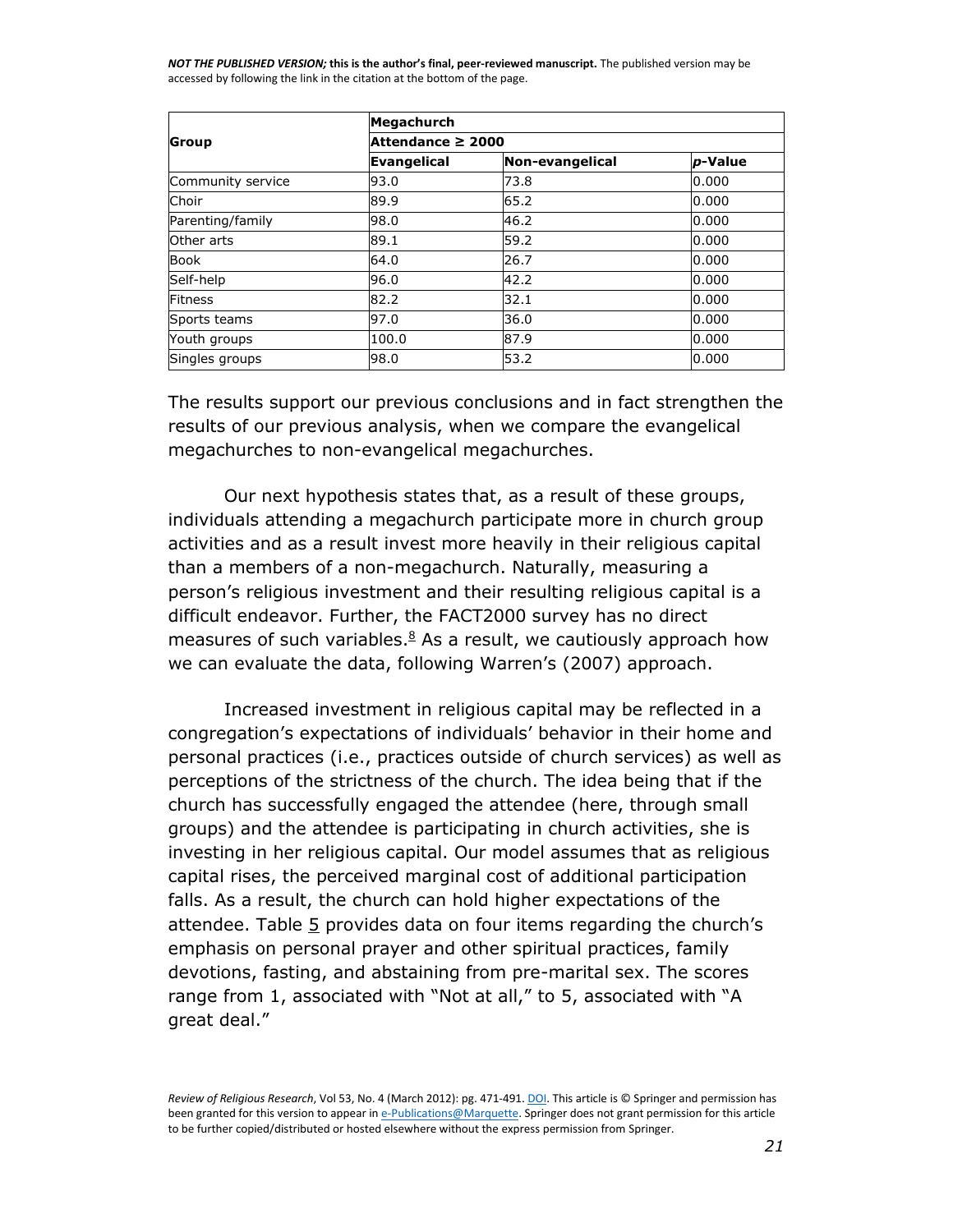**Table 5.** Megachurches compared to non-megachurches for emphasis on expected practices

| <b>Practice</b>                        |      | Megachurch Non-megachurch | b-Value |
|----------------------------------------|------|---------------------------|---------|
| Personal prayer, Scripture study, etc. | 4.65 | 4.14                      | 0.000   |
| Family devotions                       | 3.96 | 3.44                      | 0.000   |
| Fasting                                | 2.90 | 12.35                     | 0.000   |
| Abstaining from pre-marital sex        | 4.00 | 3.19                      | 0.000   |

The results suggest that megachurches do have statistically significantly higher expectations of home and personal practices in each of these categories. Accommodating these expectations may indicate that individuals are investing in their religious capital.

For the sake of complete and consistent analysis, we also conduct a comparison of means test between evangelical and nonevangelical megachurches. Table  $6$  provides the results.

**Table 6.** Evangelical versus non-evangelical megachurches for emphasis on expected practices

| <b>Practice</b>                           | Evangelical<br>megachurch | Non-evangelical<br>megachurches | p-<br><b>Value</b> |
|-------------------------------------------|---------------------------|---------------------------------|--------------------|
| Personal prayer, Scripture<br>study, etc. | 4.82                      | 4.57                            | 0.000              |
| Family devotions                          | 4.03                      | 3.79                            | 0.170              |
| Fasting                                   | 3.05                      | 2.40                            | 0.000              |
| Abstaining from pre-marital sex 4.22      |                           | 4.10                            | 0.242              |

In this case, the previous results are generally supported, though the difference with regard to pre-marital sex is statistically insignificant.

Finally, if we consider the outcome of increased religious investment to include an increased emotional engagement in their beliefs, there is another set of survey responses that deserves attention. The survey inquired how well a series of questions described the congregation. The questions dealt with the congregation's spiritual vitality, its ability to help members deepen their relationship with God, whether the members are excited about the future of the congregation, whether the congregation welcomes innovation and change, and whether the congregation has a clear sense of mission and purpose. Scores are presented in Table [7](http://link.springer.com/article/10.1007/s13644-011-0024-3/fulltext.html#Tab7) and range from 1, for "Not at all" to 5, for "Very well".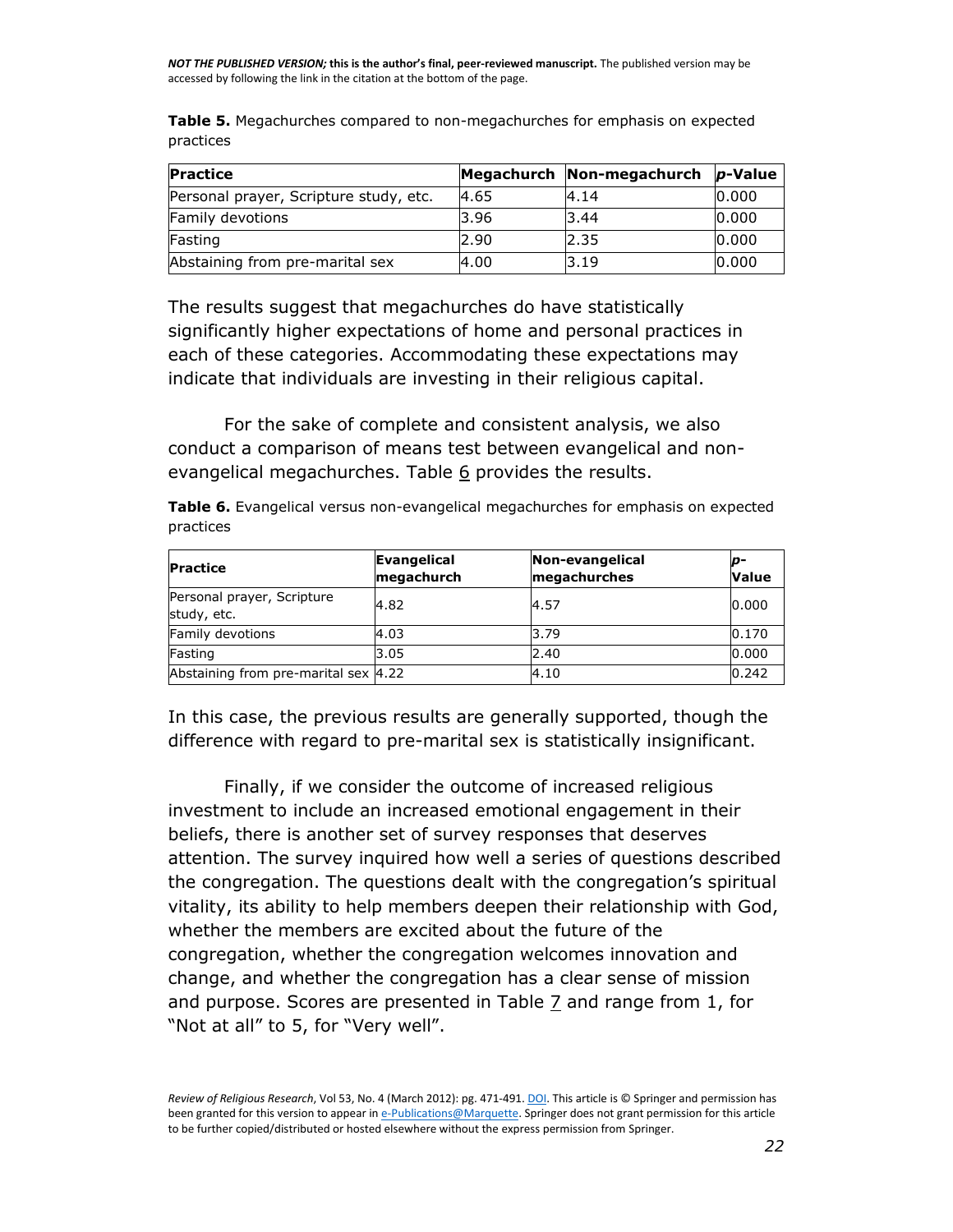**Table 7.** Level of emotional agreement for attendees of megachurches and nonmegachurches

| Statement about congregation               |      | Megachurch Non-megachurch | $p$ -Value |
|--------------------------------------------|------|---------------------------|------------|
| Spiritually vital                          | 4.37 | 3.86                      | 0.000      |
| Helps members deepen relationship with God | 4.31 | 3.89                      | 0.000      |
| Reflects excitement about future           | 4.50 | 3.90                      | 0.000      |
| Welcomes innovation and change             | 4.15 | 3.41                      | 0.000      |
| Clear sense of mission and purpose         | 4.40 | 3.62                      | 0.000      |

Across all dimensions, the data indicate that the members of the megachurch have a statistically significantly higher emotional attachment to their church than members of non-megachurches. Again, this may indicate a higher level of religious investment.

We repeat the analysis comparing the evangelical to nonevangelical megachurches. Table  $8$  provides the results that suggest that the evangelical megachurches demonstrate increased emotional engagement than non-evangelical megachurches.

**Table 8.** Level of emotional agreement for attendees of evangelical versus nonevangelical megachurches

|                                                    | Evangelical | Non-evangelical non- | D-           |
|----------------------------------------------------|-------------|----------------------|--------------|
| Statement about congregation                       | megachurch  | megachurch           | <b>Value</b> |
| Spiritually vital                                  | 4.43        | 3.82                 | 0.000        |
| Helps members deepen relationship 4.28<br>with God |             | 3.96                 | 0.000        |
| Reflects excitement about future                   | 4.05        | 3.44                 | 0.000        |
| Welcomes innovation and change                     | 4.61        | 3.97                 | 0.000        |
| Clear sense of mission and purpose 4.38            |             | 3.77                 | 0.000        |

Finally, the questionnaire also asks which of the following statements best describes the congregation. The choices are:

- Our congregation has only implicit/vague expectations for members that are seldom, if ever, enforced (coded 1).
- Our congregation has fairly clear expectations for members, but the enforcement of these expectations is not very strict (coded 2).
- Our congregation has explicit/definite expectations for members that are strictly enforced (coded 3).

The mean for the megachurch is 1.97 vs. 1.78 for the non-megachurch (*p*-value of 0.014). Thus again, we see that megachurches do expect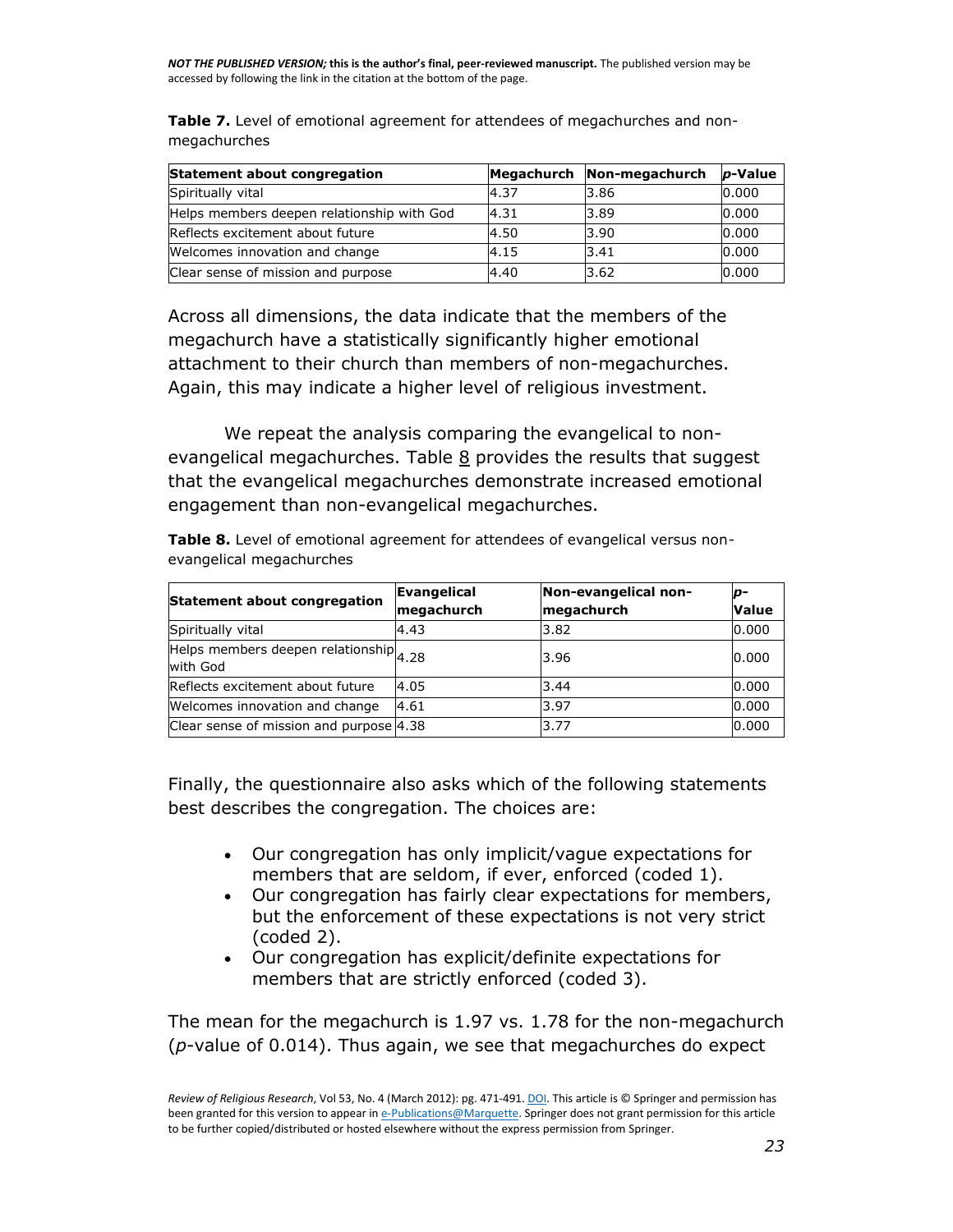more of their members than non-megachurches. The difference is statistically insignificant (4.22 vs. 4.10) for the evangelical to nonevangelical megachurch comparison.

Taken together, the FACT2000 data suggest that megachurches employ groups to a greater degree than non-megachurches and that, in turn, encourages additional investment in religious capital. This manifests itself in increased expectations of personal practices and emotional investment in the megachurch compared to the nonmegachurch.

# **Conclusion**

Megachurches have generated attention both in the popular media and among academics from various disciplines. Studies suggest that these churches are significantly different from more established, traditional, denominational churches. Their success seems to contradict a significant amount of prior literature that emphasizes strictness as a strategy for success, suggesting that megachurches employ a novel approach for church growth. This paper provides an economic model of utility maximization, allowing for both private and spillover benefits from participating in religious activities, to explain the success of megachurches to attract and retain members. The model focuses on megachurches' ability to subsidize individuals' investment in religious capital by providing a variety of groups to the individual thereby increasing participation. In turn, megachurches may expect individual attachment to the organization to rise and then place greater expectations on the individual's participation.

Data from the FACT2000 survey support these hypotheses. Responses from the survey indicate that megachurches employ groups more than non-megachurches, that megachurches achieve higher participation than non-megachurches, and that the emotional commitment among megachurch members exceeds that of nonmegachurch members. This leads us to repudiate the claim that megachurches represent a "low-commitment" form of religion. Instead, we conclude that megachurches employ a strategy of offering participation in groups that combine secular and non-secular activities. This strategy transforms secular activities and religious participation into complementary goods as opposed to substitutes. This, in turn,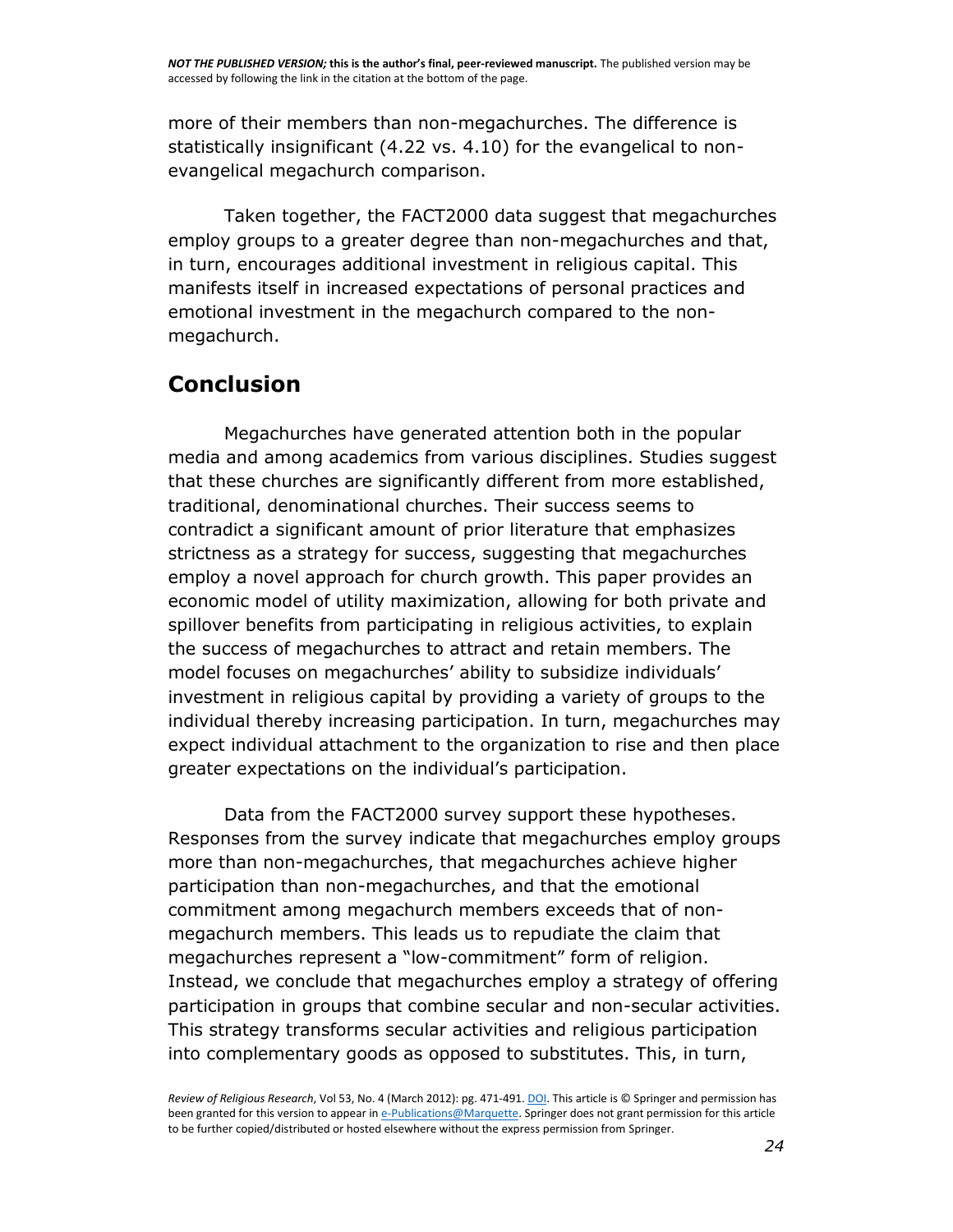increases the individual's optimal level of investment in religion and therefore the desired level of participation. As a result, individuals display a higher level of satisfaction and stronger emotional commitment to the church, thereby allowing for the church to raise expectations of individual faith practices.

#### **Footnotes**

- $1$ We thank an anonymous referee for pointing out that the analysis of our paper is consistent with the literature on club theory. The interested reader is directed to Sandler and Tschirhart [\(1980\)](http://link.springer.com/article/10.1007/s13644-011-0024-3/fulltext.html#CR18) for an excellent review of club theory.
- $2$ Wuthnow [\(1994\)](http://link.springer.com/article/10.1007/s13644-011-0024-3/fulltext.html#CR27) identifies many channels through which group activities benefits other members, for example receiving encouragement from other members, hearing other members' views, having discussion partners, etc. Putnam and Campbell [\(2010\)](http://link.springer.com/article/10.1007/s13644-011-0024-3/fulltext.html#CR16) go further commenting on the fact that belonging to a religious social network is a more important factor than religiosity in being a "good neighbor," further extending the nature of the positive externality.
- [3](http://link.springer.com/article/10.1007/s13644-011-0024-3/fulltext.html#Fn3_source)This parameter need not be the same across goods or individuals as is assumed here for simplicity. Note that the individual is not only concerned with the match of their existing religious capital with the new church, but also with the quality or match of other individuals' religious capital. Hence, the individual might want a certain "type" of individual to join the church. Again, these considerations are beyond the scope of this paper but present a possibly interesting avenue of additional research.
- $4$ For a complete solution of a model of impure public goods and the related comparative statics, the reader is referred to Cornes and Sandler [\(1996,](http://link.springer.com/article/10.1007/s13644-011-0024-3/fulltext.html#CR6) pp. 290–299).
- $5$ We are indebted to Warren Bird whose 2007 Ph.D. thesis made us aware of the data set and who also applied similar tests to some of these questions. Our results support and extend his results.
- $6$ While it may be argued that Historic Black churches may be treated as Protestant, and thus potentially be included in our megachurch subsample, we follow Coreno [\(2002\)](http://link.springer.com/article/10.1007/s13644-011-0024-3/fulltext.html#CR5) and Welch et al*.* [\(2004\)](http://link.springer.com/article/10.1007/s13644-011-0024-3/fulltext.html#CR25), who argue for a separate classification for Black Protestant denominations because of the unique historic experience of black denominations.

*Review of Religious Research*, Vol 53, No. 4 (March 2012): pg. 471-491[. DOI.](http://dx.doi.org/10.1007/s13644-011-0024-3) This article is © Springer and permission has been granted for this version to appear i[n e-Publications@Marquette.](http://epublications.marquette.edu/) Springer does not grant permission for this article to be further copied/distributed or hosted elsewhere without the express permission from Springer.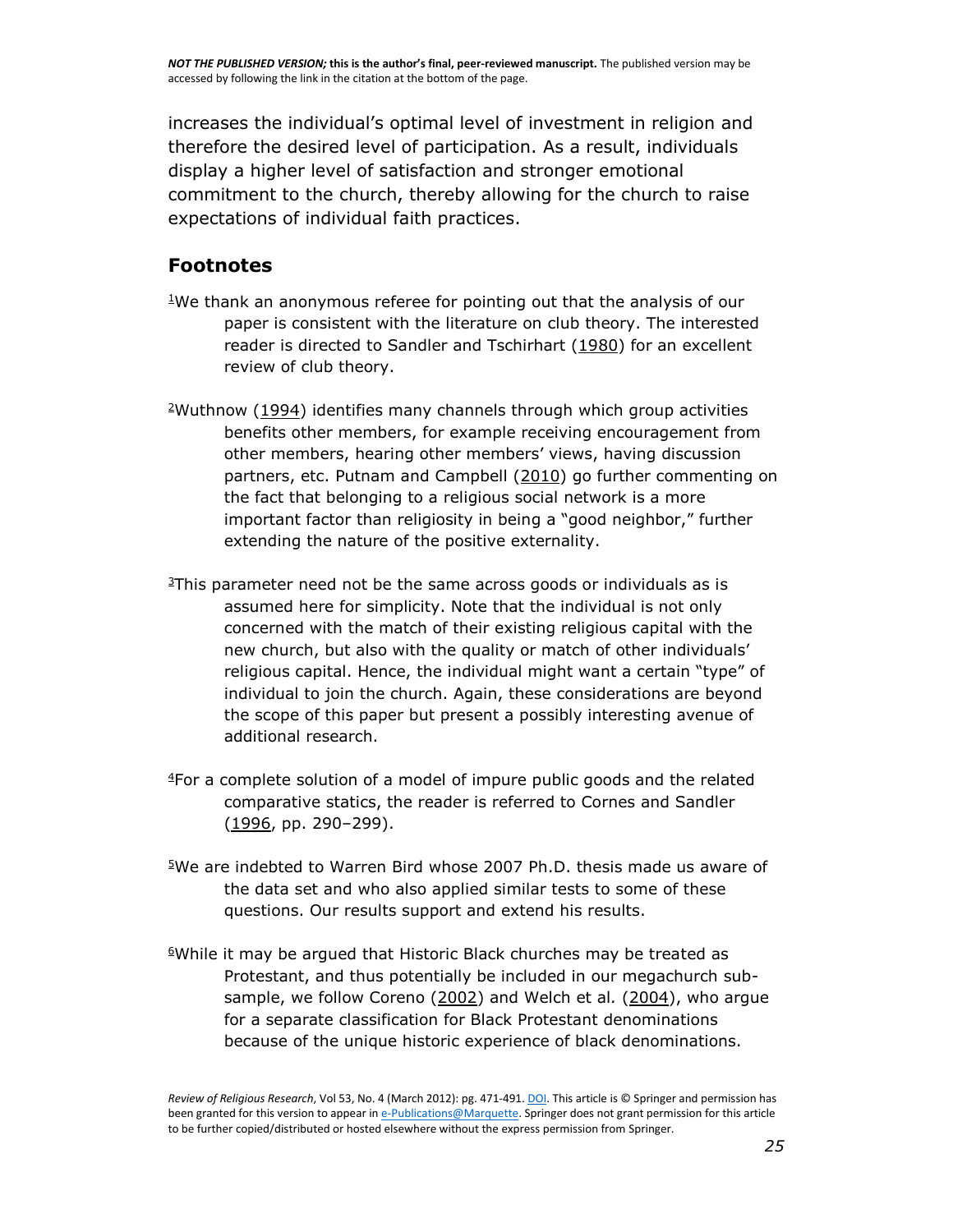- <sup>2</sup>While it would be preferable to illustrate more details regarding the number of groups relative to the size of the church, the specific phrasing of the survey questions does not allow more detailed analysis than a difference of means test.
- $8A$  $8A$  survey such as the US Congregational Life survey does cover attendance at services. It, however, does not allow us to distinguish whether the person surveyed attended a megachurch or not. Though the FACT2000 survey was completed by a "key informant," we arque that any bias this may introduce will be common across responders, thus still allowing reasonable statistical comparisons across churches.

#### **References**

- Bird, Warren. 2007. Megachurches as spectator religion: Using social network theory and free-rider theory to understand the spiritual vitality of America's largest-attendance churches. Ph.D. thesis, Fordham University.
- Campbell, David E. 2000. Acts of faith. Harvard University Department of Government Working Paper, December 2000.
- Chaves, Mark. 2004. *Congregations in America*. Cambridge: Harvard University Press.
- Cooper, Clint. 2009. Alternative churches serve those who don't want church as usual. *Chattanooga Times*, August 2.
- Coreno, Thaddeus. 2002. Fundamentalism as a class culture. *Sociology of Religion* 63(3): 335–360[.CrossRef](http://dx.doi.org/10.2307/3712473)
- Cornes, Richard, and Todd Sandler. 1996. *The theory of externalities, public goods, and club goods*, 2nd ed. New York: Cambridge University Press.
- Finke, Roger, and Rodney Stark. 1992. *The churching of America 1776–1990*. New Brunswick: Rutgers University Press.
- Iannaccone, Laurence. 1990. Religious practice: A human capital approach. *Journal for the Scientific Study of Religion* 29(3): 297–314[.CrossRef](http://dx.doi.org/10.2307/1386460)
- Iannaccone, Laurence. 1992. Sacrifice and stigma: Reducing free riding in cults, communes, and other collectives. *The Journal of Political Economy* 100(2): 271–291[.CrossRef](http://dx.doi.org/10.1086/261818)
- Iannaccone, Laurence. 1994. Why strict churches are strong. *American* Journal of Sociology 99(5): 1180-1211. CrossRef
- Karnes, Kimberly, Wayne McIntosh, Irwin L. Morris, and Shanna Pearson-Merkowitz. 2007. Mighty fortress: Explaining the spatial distribution of American megachurches. *Journal for the Scientific Study of Religion* 46(2): 261–268[.CrossRef](http://dx.doi.org/10.1111/j.1468-5906.2007.00355.x)

*Review of Religious Research*, Vol 53, No. 4 (March 2012): pg. 471-491[. DOI.](http://dx.doi.org/10.1007/s13644-011-0024-3) This article is © Springer and permission has been granted for this version to appear i[n e-Publications@Marquette.](http://epublications.marquette.edu/) Springer does not grant permission for this article to be further copied/distributed or hosted elsewhere without the express permission from Springer.